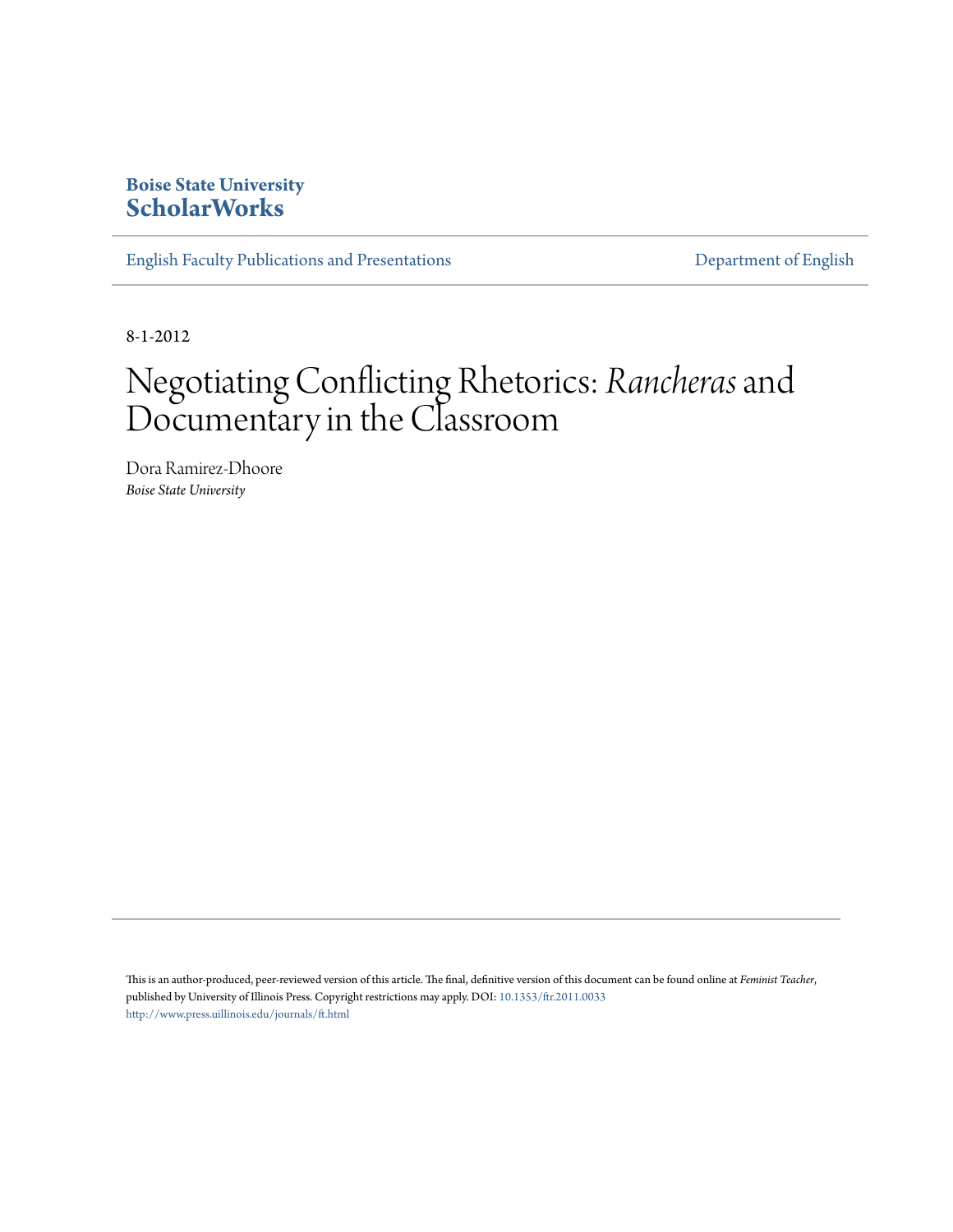## **Negotiating Conflicting Rhetorics: Rancheras and Documentary in the Classroom**

**Dora Ramirez-Doore** Boise State University

As a young teenager, I remember sitting in the back seat of my parent's car, rolling my eyes at the noise coming from the radio speakers. On the airwaves being sent directly from Texas and Florida and behind the overbearing static sound, I could make out the TAN, TAN of the ending of the ranchera<sup>1</sup> song my father was singing and enjoying. My mother would be next to him singing and whistling along, ignoring the static sound that was louder than the music and that would invariably give my teenage self a headache.<sup>2</sup> My sister and I, two teenagers growing up in a small town in Eastern Oregon and adoring European bands like Duran Duran, Depeche Mode, and The Cure would complain, or should I say whine about the "music" our parents were so willing to hold on to even through the static.

Ironically, even after all my attempts to get my parents to change the station from their static rancheras to 92 KISS FM, today I find myself nostalgically searching the radio channels for Mexican music or Spanish-speaking stations. Fortunately, I don't have to search that long, as Latino music is now on the FM and digital airwaves in the most rural parts of the United States, making it accessible to Latino/a populations in the smallest of towns. My experiences have made me realize that this music is a text that is connected to individuals on many levels, superceding that of just plain nostalgia. The fact is that today, after many years of making it through new musical genres and trends, rancheras are not only about the appreciation of music, but about the socio-cultural issues that are present within the individual listening to this music. Whether it be the person whose driving down the street with the radio blaring and the car thumpin,' the father who sits in his home with headphones on so as not to disturb his teenage daughters' assimilation tendencies, or the college professor who theorizes about the social and political significance of this music, these listeners are ascribing cultural and gendered meaning to this music.

My resistance to ranchera music as a teenager growing up in a northern state was more than adolescent rebellion to my parent's music, making this cultural crux an important site of reflection for educators. My resistance involved not wanting to be *seen* as *that* kind of *Mexican*, which in my mind at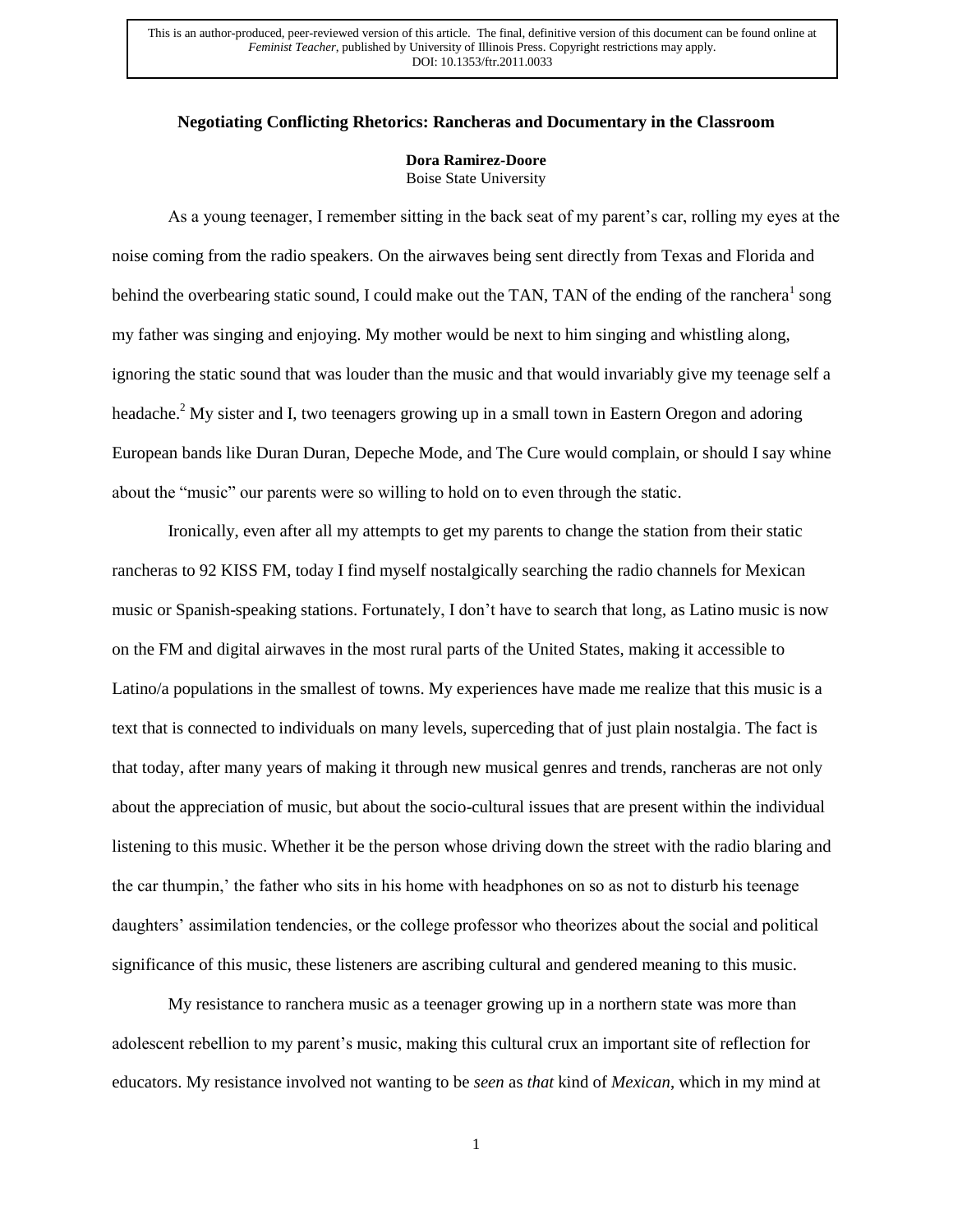the time was of the migrant working, labor class of which I was a member. Although the statement often angered me, I naively believed in that harmful phrase that deems one more important than their community which stated "Oh, (enter first name), you're *different* than *them*." I now focus on the word *difference* as that which causes so much frustration for many of the students that come into my classroom on a daily basis. My resistance to rancheras involved a great misunderstanding of my own culture, and most unfortunately, it involved giving into the structure of dominance the "American" culture has acquired, thus it also involved a great (mis)understanding of United States culture.

My own narrative made me realize that individual experience with music is not separate from our classrooms. In fact, music is the everyday, thus giving educators access to a site where critical thinking about our social atmosphere is set to happen through writing, reading, and listening. This essay offers an alternative literacy to both the students and educators unfamiliar with this patriarchal and cultural music and those who are immersed in it and who constantly negotiate conflicting cultural narratives. By analyzing ranchera music through a feminist lens and by incorporating the aural, visual, and written rhetoric that it encompasses, this essay offers alternative ways of engaging texts that work through colonialism and the rhetorical map that travels South-North. This analysis also offers those who live north of "up north" a way to theorize about the homeland and the borderlands that exist, and that due to anti-Mexican legislation are becoming more delineated daily.

Through music we can see that song, story, and social myths are intertwined. The patriarchal, nationalistic, and gendered myths are imbedded in the music that many students listen to, thus it should be listened to critically. In the introduction to Attending the Margins, Michelle Hall Kells and Valerie Balester question "if our metaphors have become our myths, our disabling fictions. Has our notion of la frontera as border inadvertently advanced the construction and perpetuation of a host of disabling fictions?" (xix) As Kells and Balester attempt to build new "enabling fictions," I join them by focusing on the music that overtly and covertly relies on these myths to define a specifically Mexicano border identity. This identity is at times essentialist and at other times, it pushes the borders of identity, falling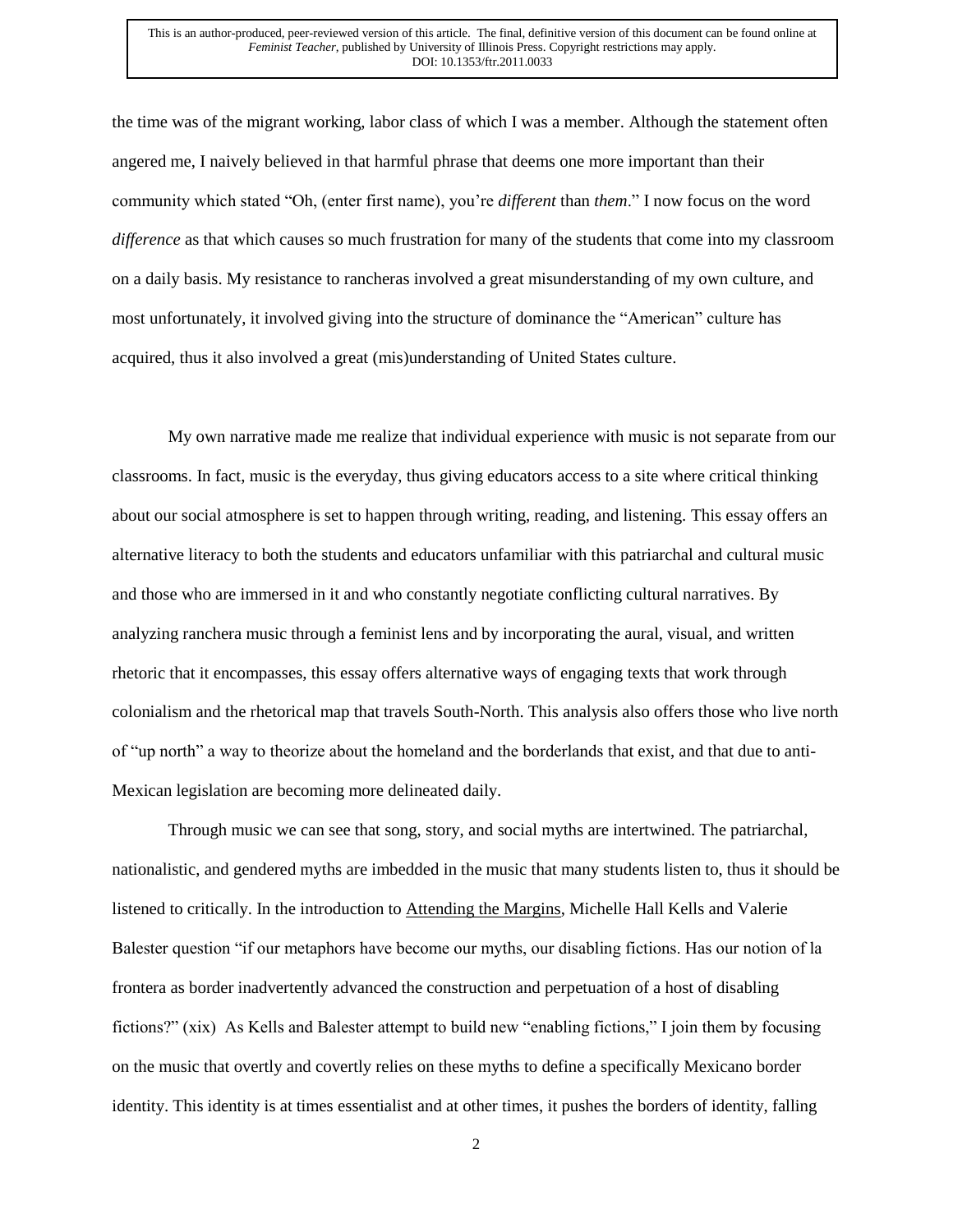under what Juan C. Guerra terms, "transcultural repositioning," which defined is a rhetorical skill "that members of our community must self-consciously regulate and not simply enact intuitively, if they wish to move back and forth with ease and comfort between and among different languages and dialects, different social classes, different cultural and artistic forms" (8). Guerra goes on to explain; "if enacted critically, transcultural repositioning can open the door to different ways of seeing and thinking about the increasingly fluid and hybridized world that is emerging around us[….]we may yet chart our own destiny and ensure that everyone among us is granted the right to personal agency and self-determination" (8). Most interesting about Guerra's words is the way they tie into what Ranchera music has thrived to achieve for almost a century. Self-determination and agency are two words which have provoked a multitude of songs to come out of the border regions of this country. Thus, Kells and Balester's *myth of la frontera* and Guerra's *transcultural repositioning* both tie into the way individuals perceive the dominant society—how they perceive language and music—how they perceive education—how they perceive success.

In discussing the work of teachers who understand the need of personalizing the historical, Kells and Balester explain, "they state or imply that students need to retain their sense of self, origin, identity as they venture into new discursive territory" (xviii). As I read this work and write about it here, I look back to the times I have wanted to listen to ranchera music as protest in my car in the Northwest, in a Mexican restaurant in the Midwest, or just to listen to it when I'm in the Rio Grande Valley of Texas. Am I essentializing this music to mean *mexicano*, when the academy has created and taught me a new discursive language in which I am to speak, write and publish? If this music is a fall back to homeland to language—to a comfortable place that is not destroyed by an academic language, then this could be construed as a romantic notion or nostalgia. I don't entirely agree, as this music, even though it is problematic in many ways, is the only understandable voice for some students, thus making the romantic notion or nostalgia sublime and necessary. It becomes a starting point for critical subjectivity.

Then, as a professor of Ethnic Literature in a predominately white institution, I can negotiate the difficult job of reaching certain students that resist discourses that remove them from the safety of their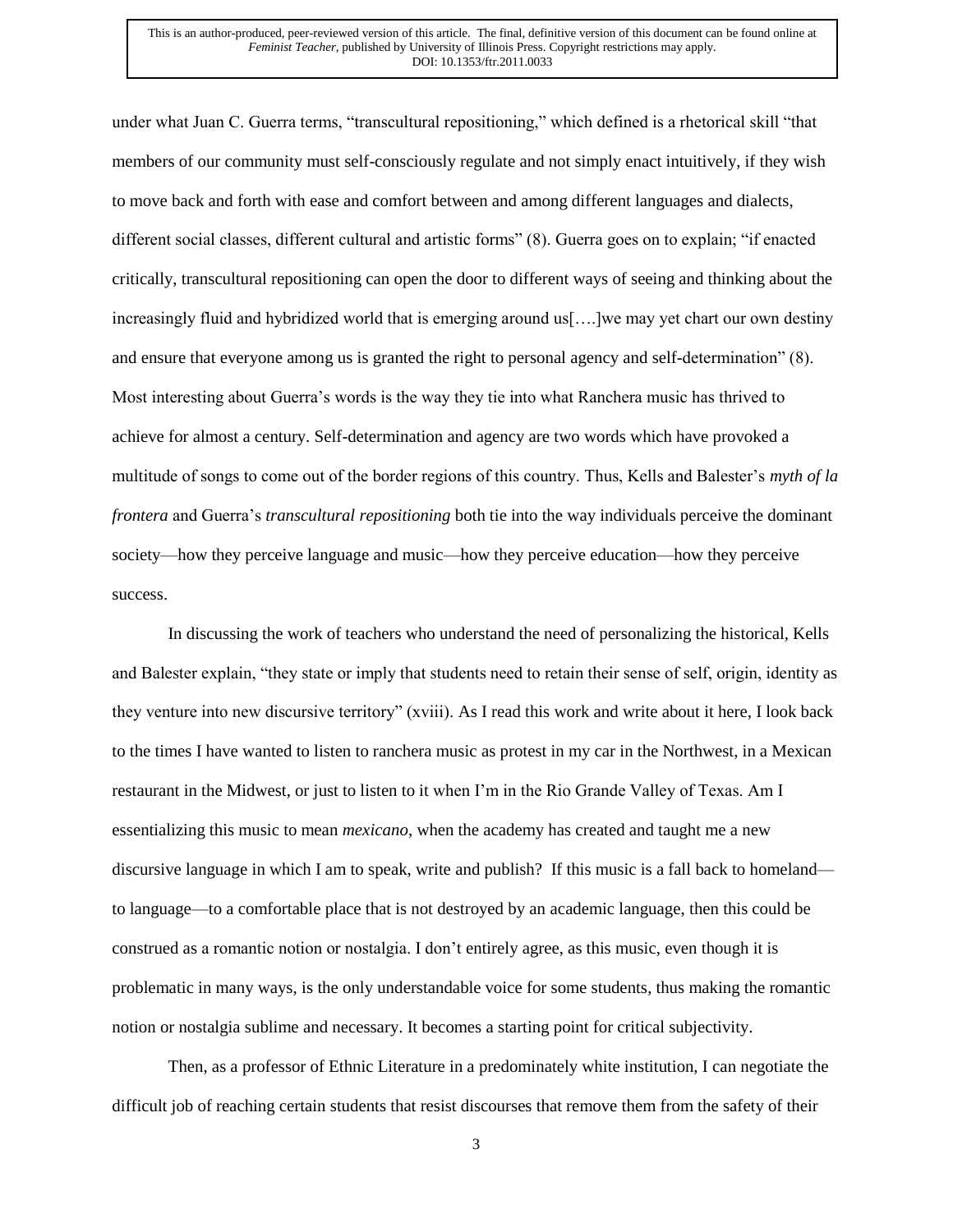"comfort discourse." Students could then think about the reasons they listen to their favorite style of music and why they do not "like" other types of music (with ranchera music, I also incorporate the idea of international music that is unfamiliar to most students.) This is a symptom of what Donna Dunbar-Odom describes in, "Speaking Back with Authority" as "resistance." She sees this resistance as a "complex process" in which "many factors contribute to students seating themselves as far away from the teacher as possible" (8). This is a call for historicizing the personal and making the classroom a site for all discourses to be heard, spoken, and listened to as complete utterances and most importantly, not reinterpreted by a privileged discourse. This essay works toward redefining "American" culture through a feminist and a South-North paradigm—those concepts that begin in the borderlands, rather than the center. This is why a student's resistance or acceptance of any kind of music (and/or literature) can lead to a deeper critical understanding of the self in a complex world, thus leading to critical subjectivity and the negotiation of conflicting cultural rhetorics.

## *The Texts in the Classroom*

Ranchera music specifically is bound by shifting cultural meanings that are produced by an individual or community. Individuals read and reformulate their interpretations of texts according to the stories or cultural myths that surround them. Thus, because canciones rancheras fit within a rhetorical history, this music should be taught rhetorically within a historical framework. To do this, I focus on Costa Rican filmmaker, Valeria Sarmiento's, *Un Hombre, Cuando es Hombre* (*A Man, When He is a Man*) who writes and reformulates the historically patriarchal and nationalistic nature of ranchera music through a feminist visual text. Within this documentary, Sarmiento uses footage from one of the most well known charros in Latin American cinema and music—actor and songwriter Jorge Negrete (height of career—1930-1950s) whose song "Mexico Lindo y Querido" describes the nationalistic sentiments imbedded in ranchera music.

Through the postcolonial idea of nationalistic memory, I help students focus on the economic systems, gendered systems, and the history at play in this music, thus moving "Mexican music" to a more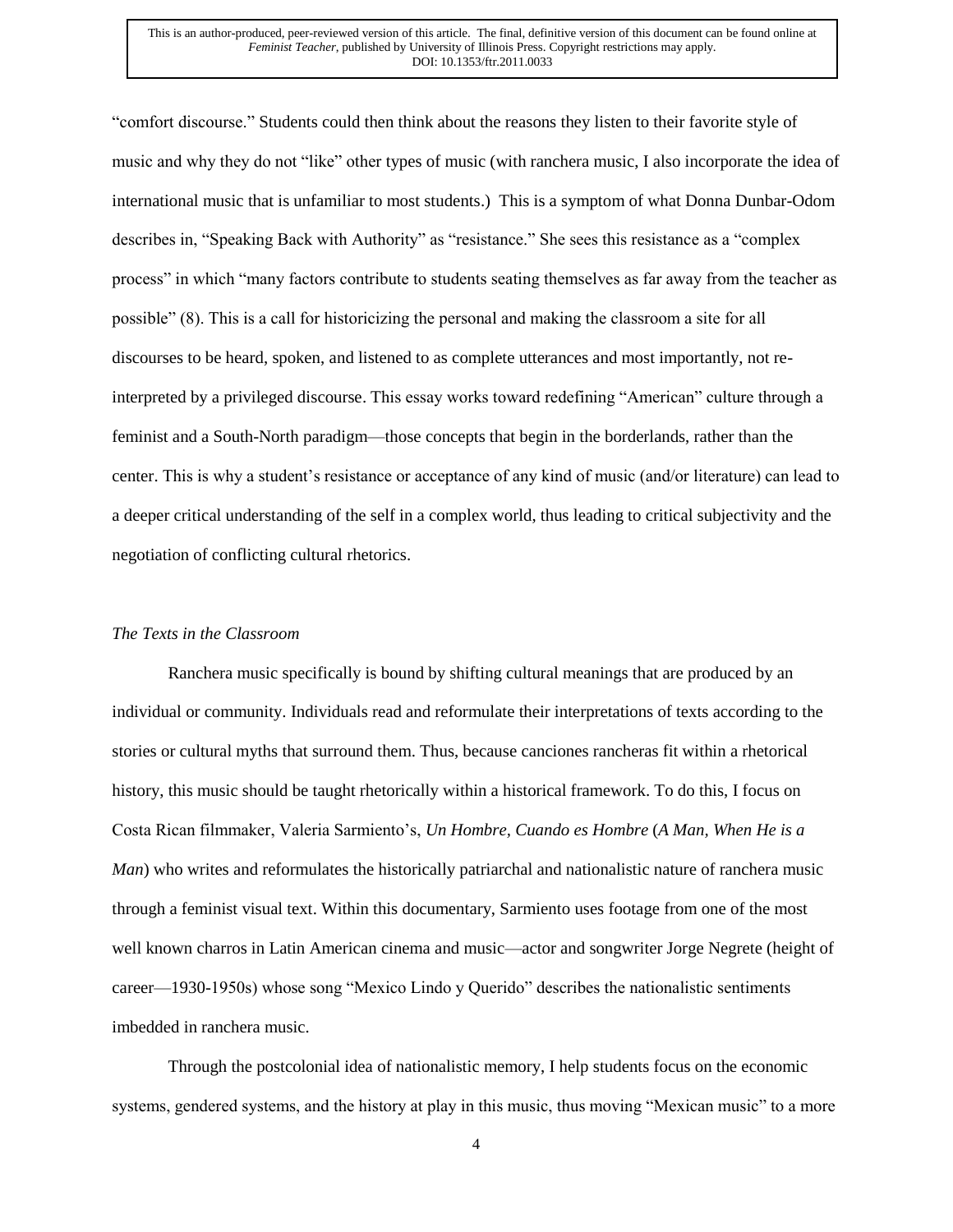transnational positioning. For instance, Jorge Negrete sings, "Voz de la guitarra mía,/Al despertar la mañana,/quiero cantar la alegría /De mi tierra mexicana." In translating this, he states, "Voice of my guitar/when I wake in the morning/I want to sing the joy/of my Mexican land." For Negrete, the individual, the land and the country are all part of the songs he sings—they are a part of his being—of his nationality. Song is memory for many of these artists and their listeners, and memory is history. But within this memory there is a male-centered rhetoric that incorporates the frustrations of a population that is oftentimes oppressed by the systems that surround them, whether politically, socially, economically, or sexually. These ideas work together as an ideology that furthers a male-centered rhetoric. This documentary is filled with images of these musicians dressed in traditional charro suits, looking quite debonair, while surrounded by gorgeous women, alcohol, or both—but always maintaining an image of manhood and resilience against oppression from anyone or any system. This unwarranted belief of manhood has become a sign of Mexican nationalism. This is then tied into patriarchy in order to create an image of nationalistic strength. This strength would then be carried into the idea of fighting class oppression for those immigrants working through difficult times in the United States. It is these nationalistic attitudes that then feed into ideologies (mine, the students, and what is expressed in the music), which I want students to analyze.

In addition to these attitudes, students also begin to understand the historical relationship they have to the socio-economic issues that surround the production of this music, thus it is productive to look at both the songs in the documentary and the documentary itself as texts. In "From Ranchero to Jaitón: Ethnicity and Class in Texas Mexican Music" Manuel Peña explains, "in 1946 at least three fourths of the Mexicans in Texas were working-class people who subscribed overwhelmingly to the ranchera music that conjuntos and the Mexican mariachi had so thoroughly popularized" (44). The dynamics of the listeners of this music has not changed much since 1946. According to Roland Soong in "Regional Music of Mexico," (2001) his compiled statistics of surveys of radio listeners in Latin America conducted by the TGI Mexico study, list thirty-one percent of the listeners of ranchera music in the lowest economic level, with only nine percent listening from the upper economic bracket. In addition to this, thirty percent had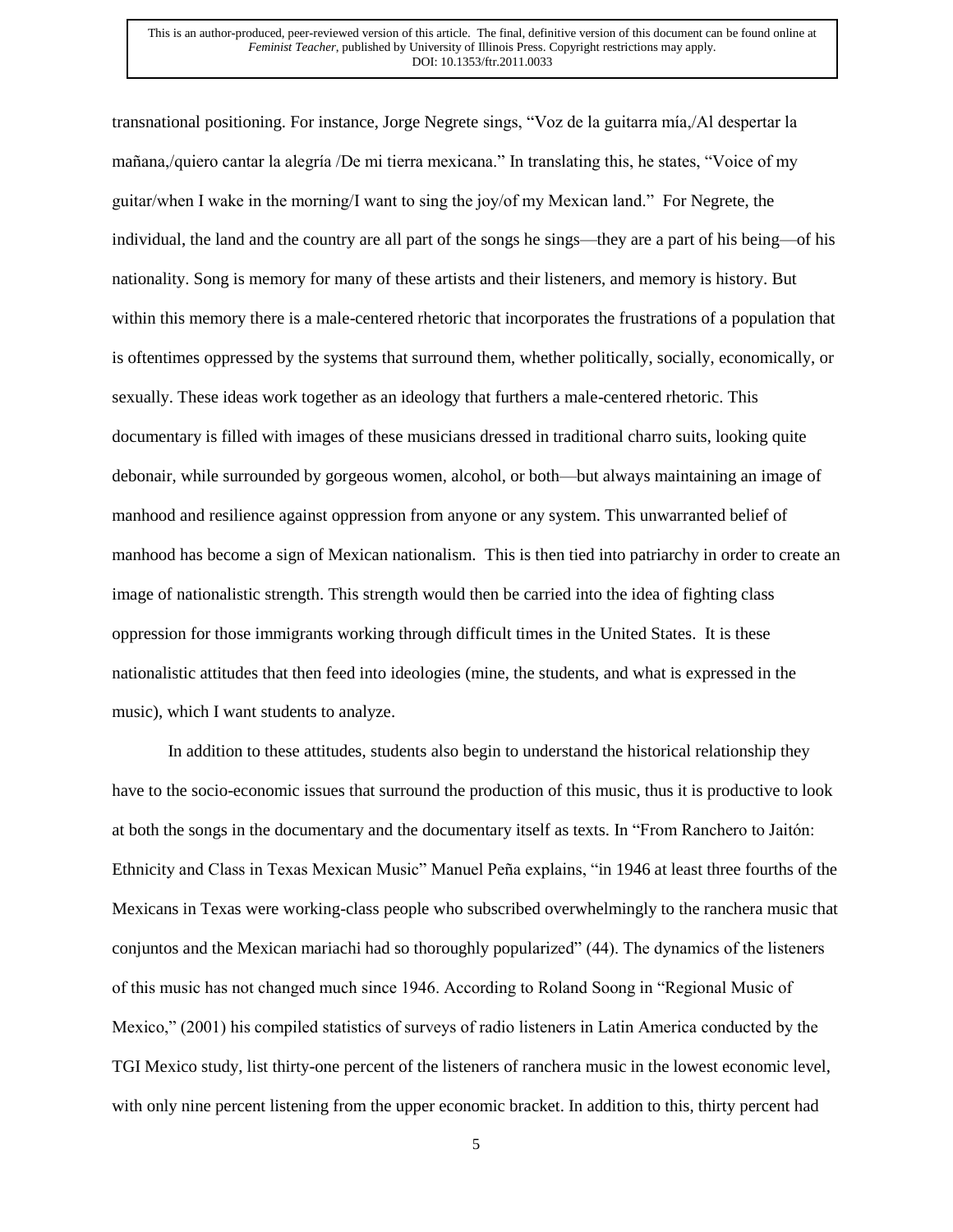no comprehension of spoken English and fifty percent of the listeners of this music did not attend school. Thus, rancheras, what became known as *musica de la gente* (music of the people), was aimed at the lower socio-economic classes of listeners in the United States.

This knowledge can be used in the classroom as one way to develop what Paulo Freire terms, *critical subjectivity*. Taking Ira Shor's advice in "Freire's Critical Subjectivity: Questioning Self in Society," this project lends itself to Freire's idea of "historicizing the personal and personalizing the historical," and Shor's notion of "existentializing philosophy and philosophizing experience" (viii). From this, educators can focus on using music and the documentary, performed and created by Latina/os, as social tools in the classroom, where students can begin to take responsibility for reading and writing *their*  world, because as Gloria Anzaldúa writes in the foundational text *Borderlands/La Frontera*, "there are more subtle ways that we internalize identification, especially in the forms of images and words" (83). In fact, because music is one of the most successful "cross-over" texts globally, educators can easily fit this into their pedagogical maps.

## *Negotiating Conflicting Cultural and Gendered Rhetorics*

Heeding the personal and historical with images and words found in the music familiar to many Latina/o students illustrates how this music resides in the borderlands (Anzaldúa) and the multiple and dual identities students enter the classroom negotiating--*me on the inside and student on the outside*. There is an understanding that this negotiation silences one rhetoric, usually that of the subaltern culture.<sup>3</sup> José Angel Gutiérrez illustrates this negotiation (or lack of) when he explains the absence of research and knowledge he has met in his study of Mexican music. In "Chicano Music: Evolution and Politics to 1950," he begins to trace Mexican musicology through the Olmecs, Mayans, the Caribbean, the Moors, through Spanish colonization, and into contemporary historical influences. In his attempt at tracing this historical framework, he understands that a "problem associated with researching the origins of Chicano music is the lack of scholarship on its evolution. Historians have focused primarily on European music's influence on the indigenous, not the other way around" (171). This same attitude is prevalent in courses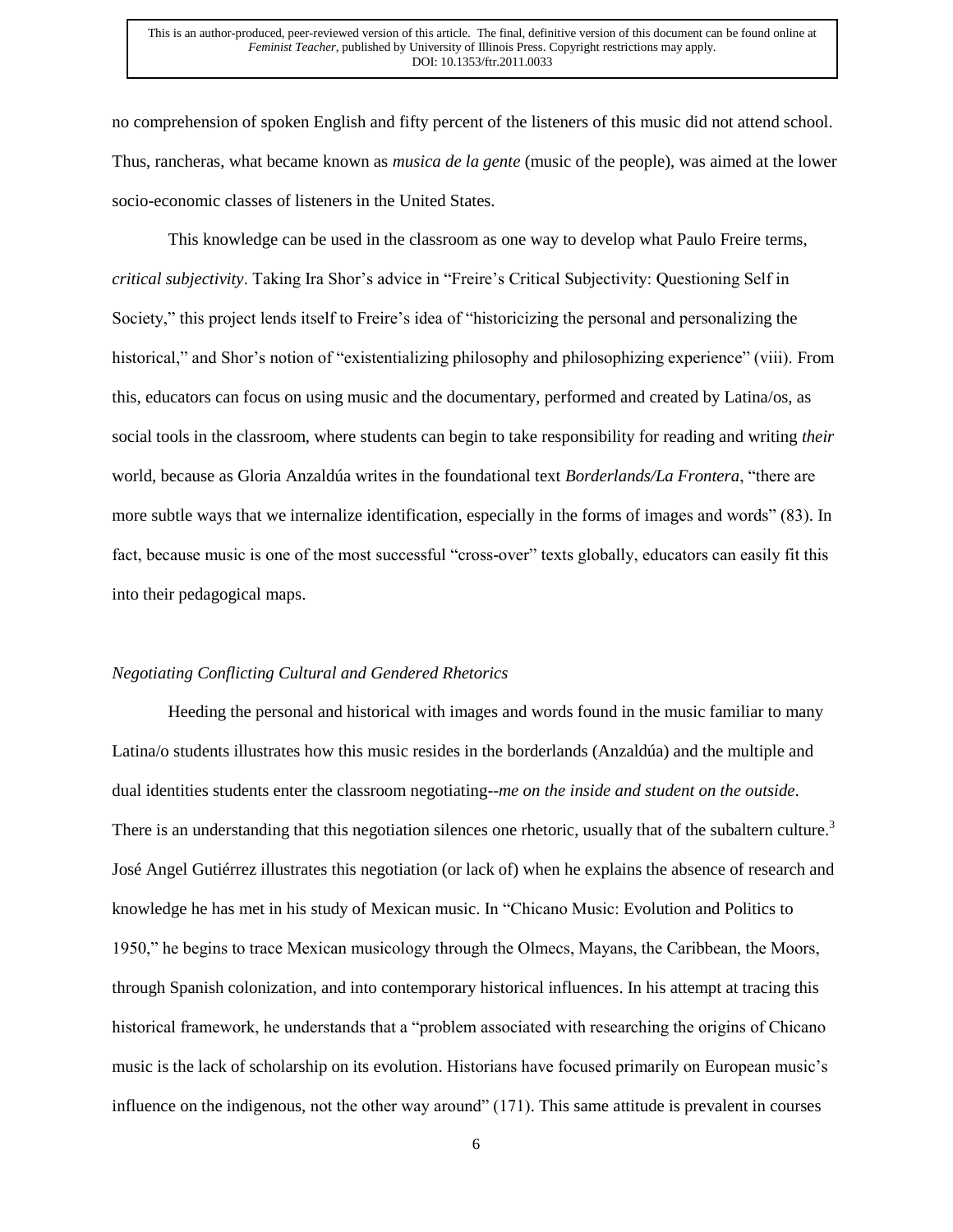that I teach, where students have not been introduced to literature outside of the canon and do not see its importance on their critical subjectivity—seeing it as marginal. This becomes one of the margins that as a faculty of color, I must negotiate in the classroom. It is history that often breaks these borders for students, by connecting the history of "American" music to that of Latin America (Shakira and Enrique Iglesias help in making this connection).

The colonial influence of an East/West concept is brought to the surface once again in discussing Mexican music historicity. Folklorist, Cándida F. Jáquez, writes of the "postrevolutionary period of the 1920s" when Mexican music was popularized as an act of resistance, a sentiment that continues to this day in reference to *canciones rancheras*, and especially corridos:

> In the wake of Mexico's emergent nationalistic agenda, governmental policies evinced rapid, wide-scale reform for a country recovering from over a decade of instability. As part of this agenda, many writers and prominent thinkers argued for the ideological rejection of European forms as cultural models, of which the fine arts played a substantial role. It was a bold rejection of earlier attitudes that had valorized European culture as the scale against which cultural value and progress had been measured….This turn inward was marked by a primitivist aesthetic oriented toward discovering the true roots of *mexicano* culture. (168)

Within this reform movement, there is an either/or mentality, which also continues for many individuals today. Thus, negotiations continue on a more personal level for many of the inheritors of the East/Westinfluenced history, especially for those individuals who may be second, third, fourth, or even fifth generation removed from Mexico, Central, or South America. For instance, when I listen to ranchera music I negotiate this dichotomy and I map this out for students when we discuss ranchera music in the documentary. I ask whether I listen to this music because of my connection to my cultural roots, or is it to reminisce about my adolescence. Or do I listen because when living in the Northern states I always wish I could see more Mexicanos, Chicanos and Indigenous peoples around me? Or is it simply my own guilt over my assimilation into mainstream culture? Regardless of the meaning I assign to this text, I point the students to the sense of ambiguity I feel when I purchase/listen to this music because of the ideology that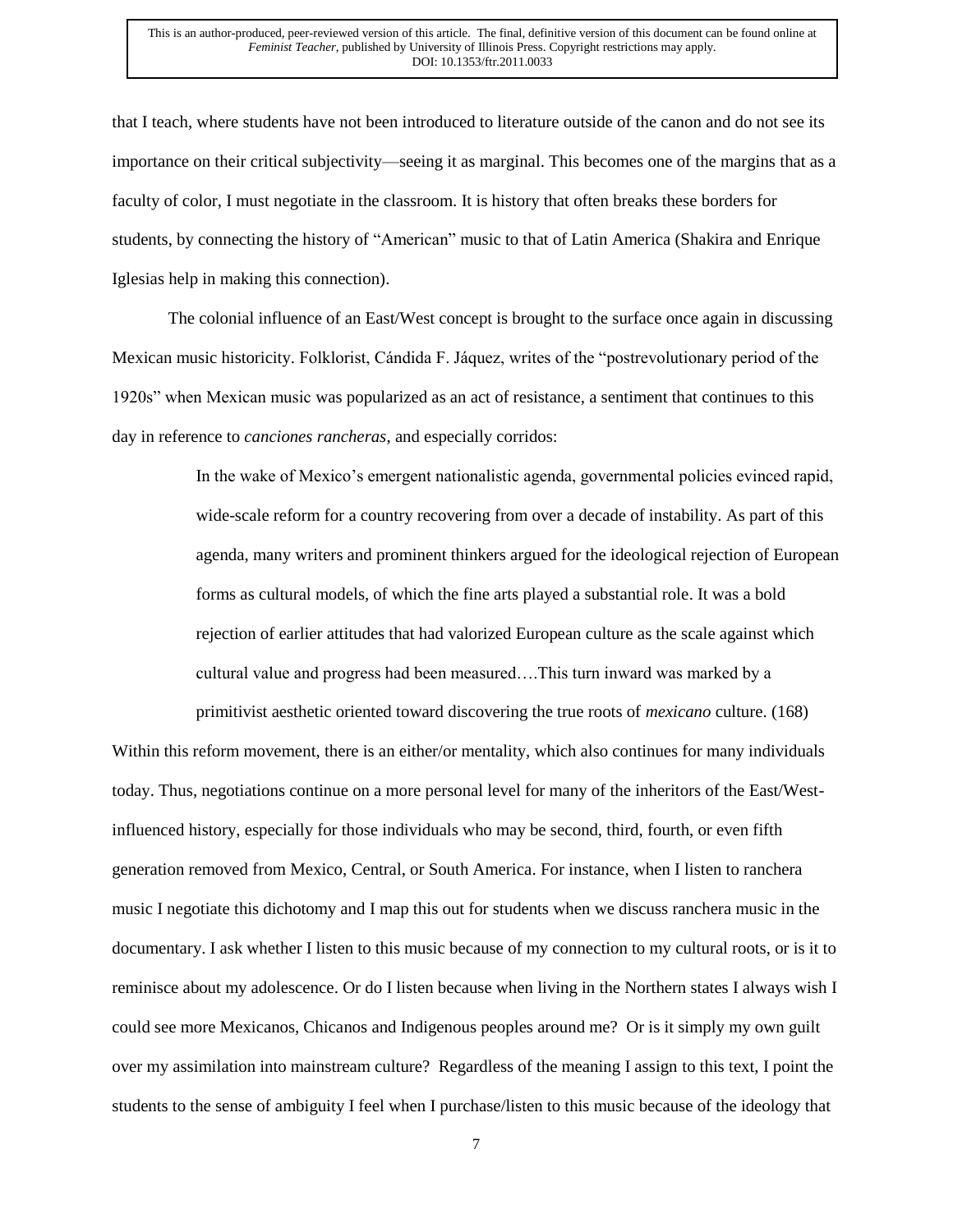has been attached to this style of music by friends, various academic scholars, popular culture critics, and feminists. The somewhat negative attitude toward "Mexican music" is not difficult to unearth in class discussion using concept maps on the board, thus what is important to unpack is the cultural ambiguity and attitudes that surround this music. Concept maps are useful in that they "help visual learners get their minds around abstract relationships" (Nilson 194), such as music, and it allows multiple perspectives to enter the dialogue without a full commitment to the ideas.

## *Music as a Historical Text – Historicizing Rancheras*

Using Anzaldúa's theories, students begin to focus on the concept of history through *autohistoria*, which "deals with who tells the stories and what stories and histories are told" (113). If the student and educator allow music to tell a story and history, *autohistoria* has a forum in which to draw on the connections between the self and the student's culture—a connection Shor and Freire also make in their work to connect the personal and historical. This relationship gives attention to the class distinctions often made in and through music, including the dichotomy between low (often pop and popular) and high art, although the highly stereotyped genre of classical music should also be viewed through a socio-economic lens. The following concept map (see figure 1) broadly defines a way for students to begin placing themselves within the music they listen to or the one chosen by the instructor.



Figure 1

In addition, for many students in the Northwest, misconceptions about the Latino population need to be brought to the forefront. The concept maps help draw on these stereotypes, but as many of my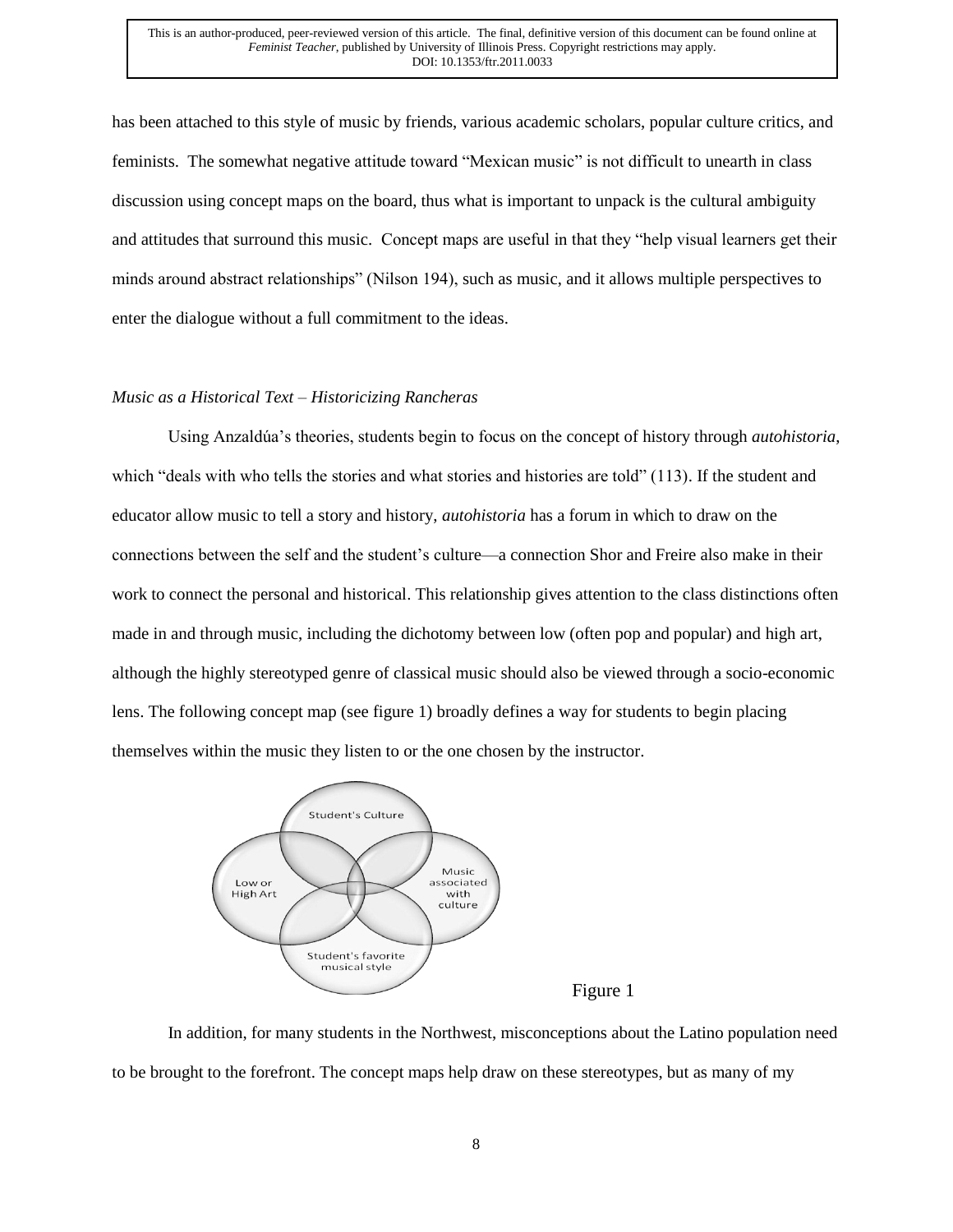students have remarked, they feel that history and "facts" tell them the reality of other cultures' situations more than stereotypes. At this point, I move towards the history of rancheras (see Figure 2), including how this music was fundamental in transitioning the rural worker to the urban dwellings of the United States during the early to mid-twentieth century<sup>4</sup>, this music's relationship to the lower socio-economic class and fan-base, and Cesar Chávez's use of this music as a form of protest.<sup>5</sup> This history reflects the idea that music can create change (something the students already understand), and learning this history and ideology leaves an appreciation of this music and gives memory to the histories (present and past) of migrant workers, farm workers, laborers, and their ancestors.



Figure 2

Through a historical reading of the song lyrics and the documentary, students are asked to focus on the connections between economics, nationalism, patriarchy, and race that are imbedded in this music.<sup>6</sup>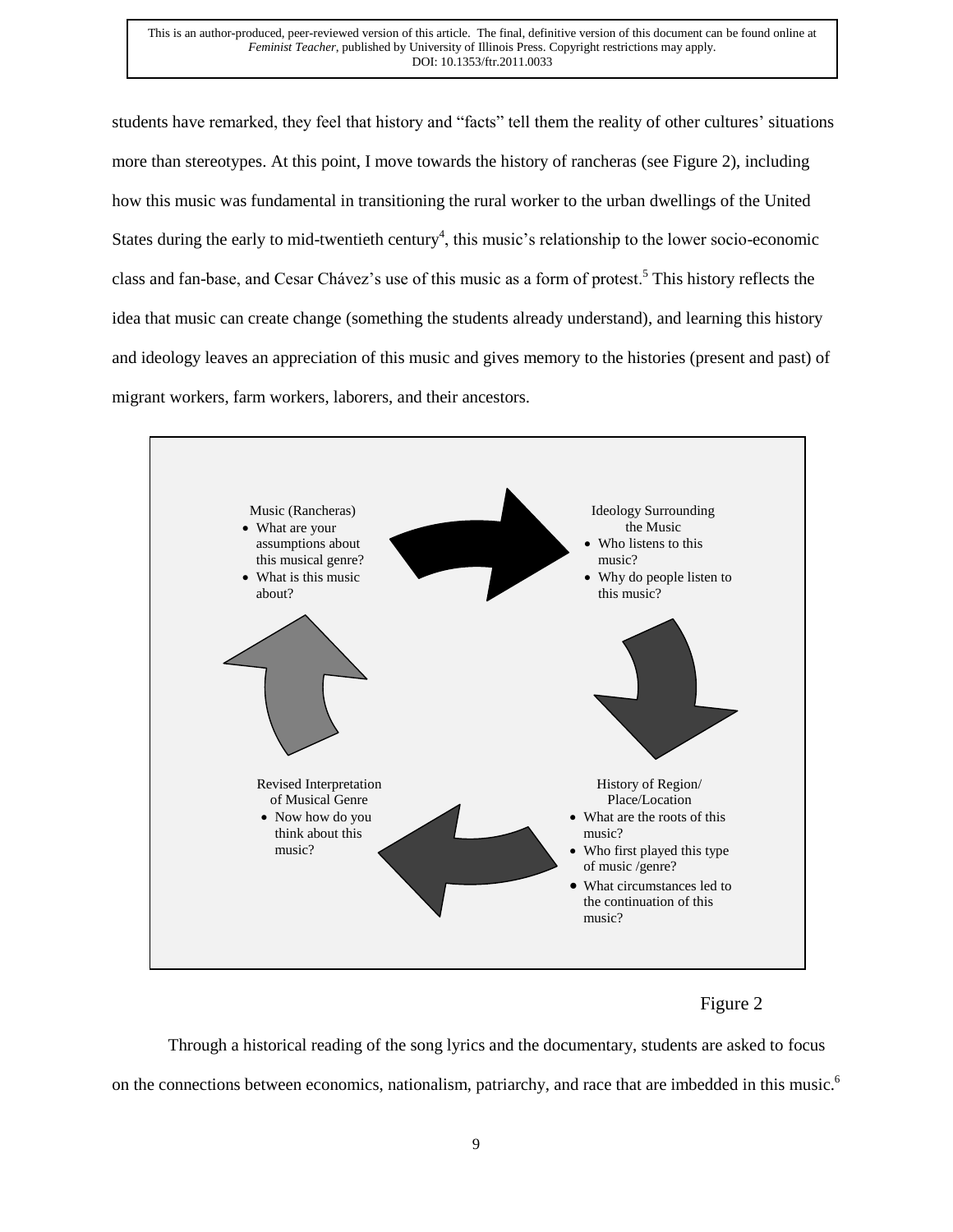In fact, "intercultural conflict" is a term that is part of the discussions I incorporate into the class. Steven Loza's interpretation of Americo Paredes' theory recognizes "intercultural conflict" as that which remains alive in the consciousness of the *Mexicano*/Chicano and reminds them "of their ethnicity, traditions, and the political problems of their culture and community" (272). Thus, history and the ideology which has created it, is an important aspect of the reaction and response to the music that is created in Mexico, Latin America and the United States, especially along physical and socio-economic borderlands, and ranchera music is a part of this confrontation and cultural fusion, transnationally and individually. Thus, one of the culminating concept maps (see Figure 3) students complete after watching and discussing the documentary I discuss in the next section, is one where they focus on how the music is part of national and individual politics.



Figure 3

## *The Road to the Concept Maps: Music as a Visual Text – The Documentary*

Valeria Sarmiento's 1982 documentary, *Un Hombre, Cuando Es Hombre* (*A Man, When He Is A Man*) examines the negative affects of ranchera music, asking the listener/viewer to understand the way the lyrics of these popular songs reflect the patriarchy and nationalism that affects Latina/os. This documentary carves out space for women's voices in interpreting rancheras. As a text worthy of rhetorical study in the classroom, this ethnographic-documentary investigates the language, the actual words and sentences that men and women use when describing their sexual conquests or their sexual lives and relationships and ties them to popular culture—namely music.

When bringing such a visual text into a classroom that questions prevailing racial, patriarchal and gender ideologies, we enter a room filled with students who may resist such questioning. Most of our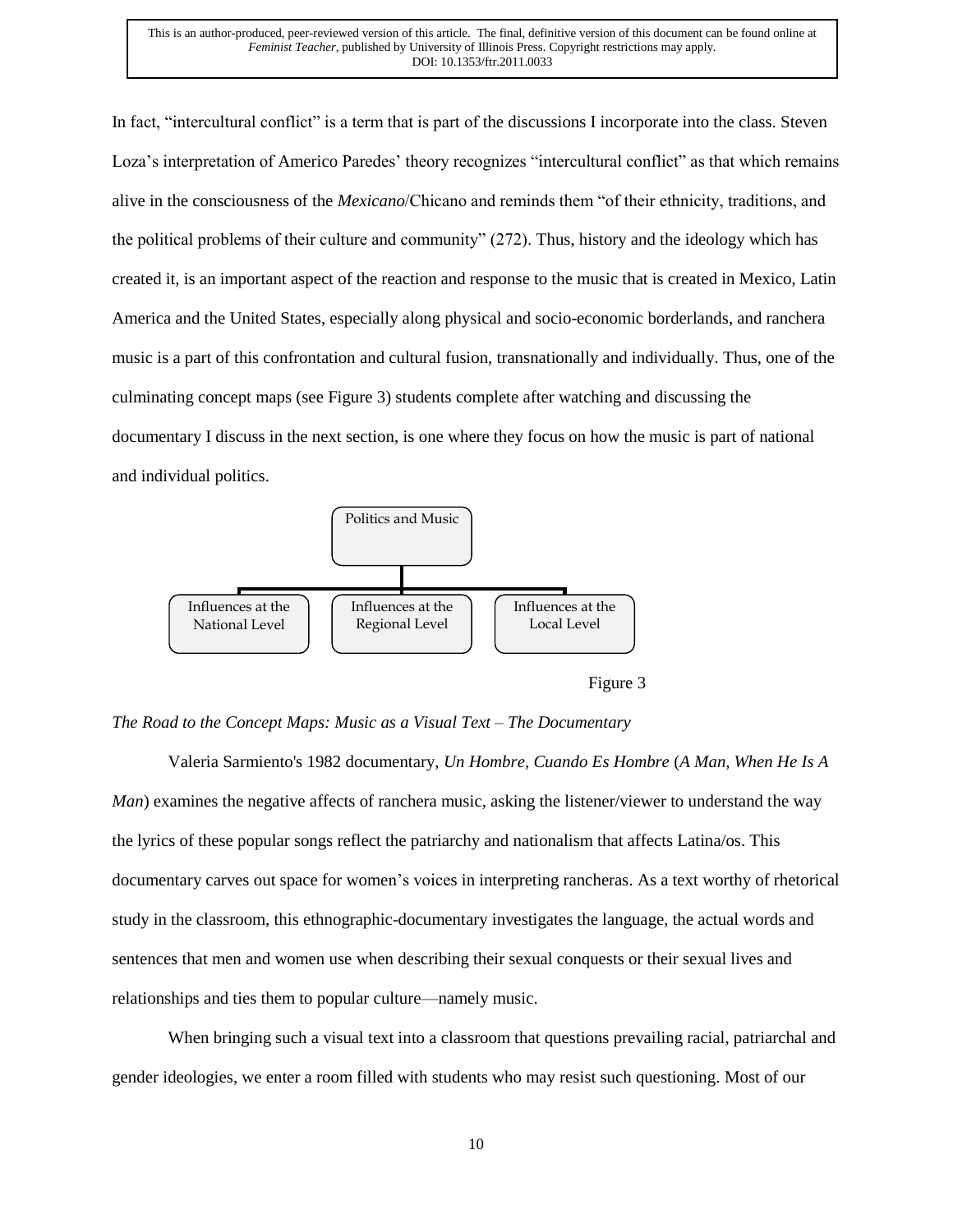students spend much of their day immersed in popular culture—most not in the form of literature or their parent's music for that matter. As educators, we come face to face with popular culture and the values that are set forth by the indoctrinators of our culture, and when we attempt to bring texts into the classroom that oftentimes contradict popular notions, we find resistance from the students. This documentary works well within the classroom walls as it begins with popular notions of gender, race, and class, and cleverly (and startlingly in many ways) moves away and towards a critical understanding of our comfort zones.

*Un Hombre, Cuando Es Hombre* is divided into four definable parts which students can break down rhetorically and easily. The first contains pastoral scenes that incorporate images of horses, animals, and dancers going through courtship rituals. The scenes are serenely quiet, allowing for the natural sounds to emerge. The second part contains interviews with boys and men discussing their courtship rituals such as kissing on the first date, putting hands on thighs, and having sex. As the men exude confidence in their storytelling, the language takes the tone of parody and the students, both male and female, do laugh at many of their tales. The men boast of their lovers, multiple wives, encounters with prostitutes, and compare themselves with studs because of the number of children they have produced. The laughter continues. As a storyteller herself, Sarmiento allows herself to be vulnerable<sup>7</sup> and allows the laughter to continue. For the first half of the documentary, she holds a temporary armistice in the community between men and women by exposing the way language constructs myths that oppress women's actions—such as la Malinche, la Virgin de Guadalupe, and La Llorona that represent the virgin/ whore dichotomy<sup>8</sup>. What she does not yet do until she hits the denouement of the documentary, is show the consequences of these modes of thinking by forcing the viewer to reflect on the language they were once laughing at during the earlier part of the documentary. This in itself is disconcerting as the viewer begins to understand that we are all part of a rhetorical situation—in this case gender construction. The interviews Sarmiento conducts results in statements such as, "Women are like bread—the(y) must be eaten hot…or you'll never get your teeth in them," which loudly calls for the need of a feminist interpretation.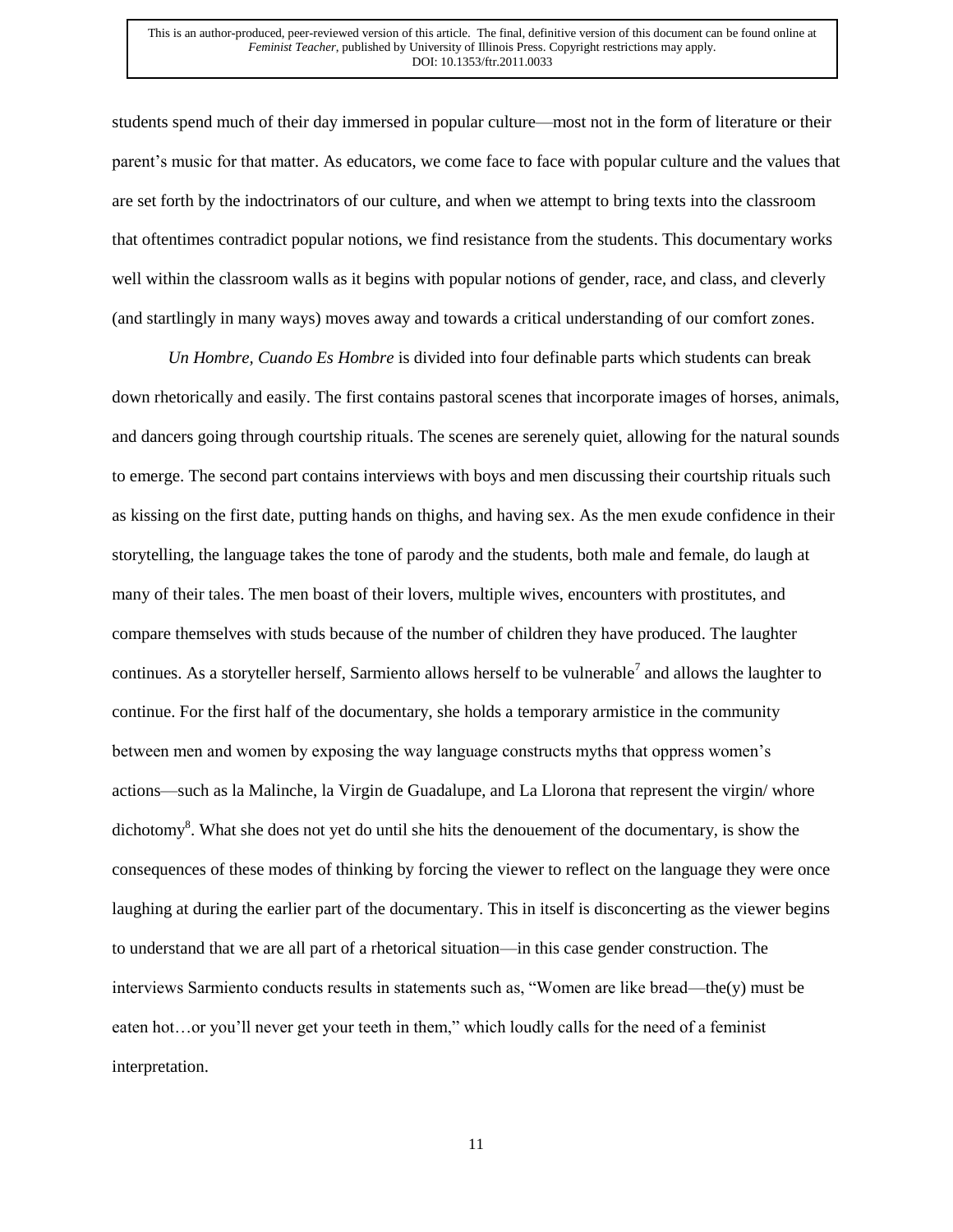The consequences of the laughter coming from our classroom and the language being used begin to take shape in the third section of the documentary where she interviews the women in combination with the men. This is when language becomes crucial to the representation of women. As Sarmiento introduces these abusive relationships, she weaves in popular Mexican rancheras as a vehicle to speak for the men. This allows her to present a feminist interpretation of these songs, while giving these women a voice within this music. She takes this parody one step further as she forces the student as spectator to choose whether or not they will react against the subject of sexuality and patriarchy when she abruptly introduces physical violence. Sexuality becomes a curse for many of the women interviewed as their traditionally-defined relationships and sexuality lead to their death. The men, whose language mirrors the patriarchal discourse of the rancheras (which I will elaborate on later in this essay), kill their wives and/or lovers. This offers an opportunity to discuss the archetypal Mexican figure, La Malinche that implies that a woman's sexual destruction is "necessary" for an "imagined [patriarchal and traditional] community" (Anderson) to survive.

The "imagined community" that assumes all Latinos make up a strong nationalistic culture, represses the discourse that results in these women's deaths because they did not faithfully fulfill their duties as wives or lovers. As the student as spectator is introduced to the women interviewed, the students are asked to revisit the oppression and myths such as la Malinche and la Virgen de Guadalupe that are embedded in the lyrics of some rancheras. By using the lyrics of this music, Sarmiento spells out the complexity of the racism, classism and sexism that surrounds the couples in this film, and as myth and reality become more difficult to understand and categorize, she directs the viewer's/students' attention to the way ranchera music is connected to the male gaze, and how this tradition is invested in the dominant ideology of patriarchy. Love, honor, and obedience for women are often intertwined in the lyrics of many rancheras and Sarmiento reproduces these cultural manifestations in her documentary as the discourse these women must resist in order to survive.

The women married to these men are silent through most of the documentary. Sarmiento's documentary is important because it uncovers and demystifies the apathy hidden in these women's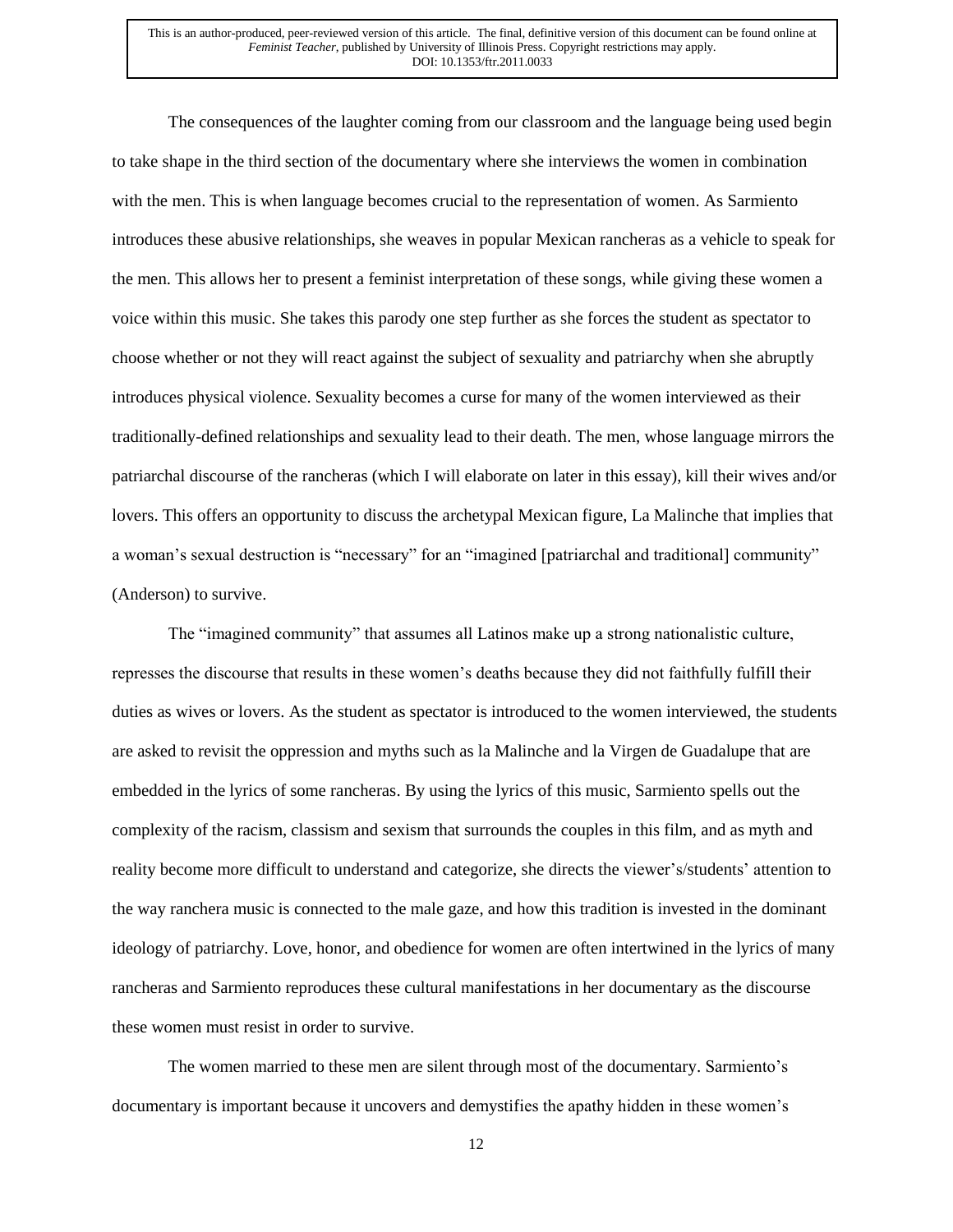passivity and silence. An example of this: Three women whom are married to the same man wait for "their" husband to return from his other patriarchal duties and families. When he arrives, his dinner is ready and each is "willing" to have sex with him if asked. All three women are married to the same man, thus echoing each other's actions. None speak against the "arrangement" they have with him, but instead, see this as a normal way of life. Because this is not a situation that offers these women an opportunity to exist beyond the home, Sarmiento illustrates the methods used by these men who depend on the silence of women to betray other women.

Another example of this rhetoric of silence or in this case, conformity, comes from a woman discussing her brother's life. She explains, "He'd bring a woman home—say they're getting married— Sometimes I'd be there, we knew it was a lie. We knew he was already married with kids. They're all like him, they'll do anything...to get what they want from a woman." Unfortunately, this example shows how a woman's silence manifests itself in some aspects of Latino culture. Fortunately, Sarmiento's documentary, and this genre in particular, gives women the space for their discourse. In this case, it grants this woman the ability to voice her concerns about her brother and other men like him to a much larger audience than just the director, Sarmiento. Ironically, after having children of her own and becoming a single mother, she cannot find a voice within her new family. She is unable to change her brother's actions, and allows his actions to be mirrored by her own husband. But what this documentary is able to accomplish, is to sanction a place, or a zone for women to speak and be heard—even if their actions signify a much stronger patriarchy at work.

As the documentary moves along, Sarmiento takes the opportunity to illustrate how the lyrics found in ranchera music (a male discourse-reality) is distorted since women are not historically part of this utterance. The documentary (as well as the lyrics of traditional rancheras) illustrates that the female gaze is threatening for the male discourse/gaze. In order to maintain control of their honor and of their gaze, the men in the documentary find a solution through the death of a woman's discourse, and in the case of the men Sarmiento interviewed, the actual death of the women.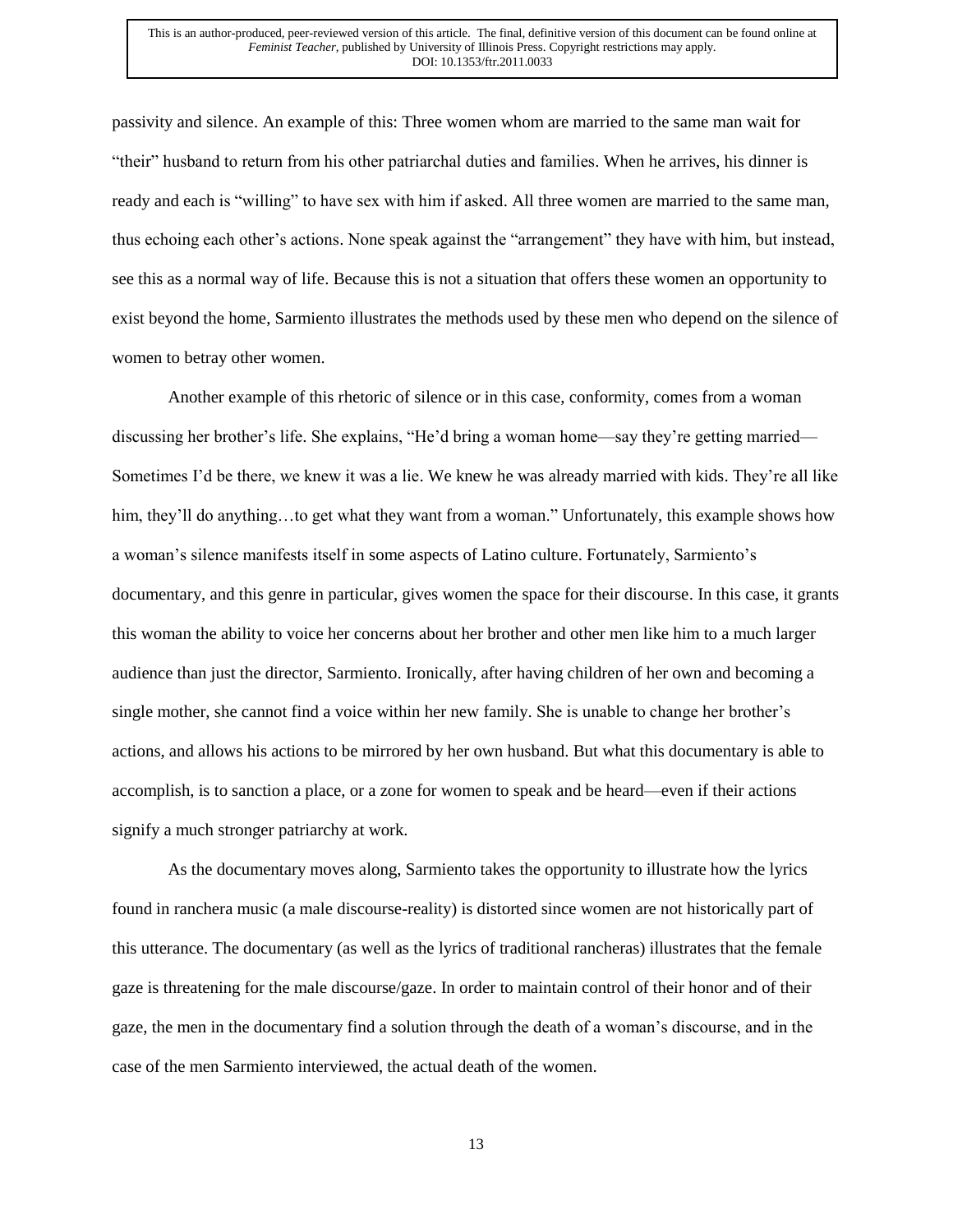Sarmiento makes this violent shift in her documentary, suturing the student as spectator from the men's lives that were becoming commonplace and humorous. Through the confessions these men give, the student understands that the men are listening to the music that upholds the macho image and the whore/virgin dichotomy, because even with their humble manners, the men continue to blame the women for leaving them with little choice but to punish them as is heard in the words of one of the men: "I always begged her not to treat me so. I couldn't keep her like a queen, but…on my mechanic's wages, I did my best for her," and she "made me feel: This woman hates me...but I'll make her love me." Sarmiento's use of lyrics from popular ranchera songs as her sub-text, clearly illustrates the connection between the music and the thoughts and actions of these men. Lyrics taken from the documentary's subtitles illustrate the popular song, "El Rey," which clearly echo the husband's discourse:

> Yo sé bien que estoy afuera, pero el día en que yo me muera, Sé que vas a llorar (llorar y llorar) Dirís que no me quisiste, pero vas a estar muy triste, Y así te vas a quedar.

Con dinero o sin dinero, hago siempre lo que quiero Y mi palabra es la ley No tengo trono ni reina, ni nadie que me comprenda Pero sigo siendo el Rey

Una piedra en el camino me enseño que mi destino, Era rodar y rodar, (rodar y rodar) Despues me dijo un arriero, que no hay que llegar primero, Sino hay que saber llegar.

Con dinero o sin dinero, hago siempre lo que quiero Y mi palabra es la ley No tengo trono ni reina,

ni nadie que me comprenda Pero sigo siendo el Rey

## *English translation*

I know very well that I'm on the outside but, on the day that I die I know you're going to cry (cry and cry and cry and cry) You'll say you didn't love me but you're going to be very sad and that's how you're going to stay

With money or without it I always do what I want and my word is the law(!) I have no throne, nor queen, nor anyone who understands me but I *continue* to be the King!

A stone in the road showed me that my destiny was to roll and roll (roll and roll and roll and roll) Later, a mule skinner told me that you don't have to be the first to arrive but only to know *how* to arrive.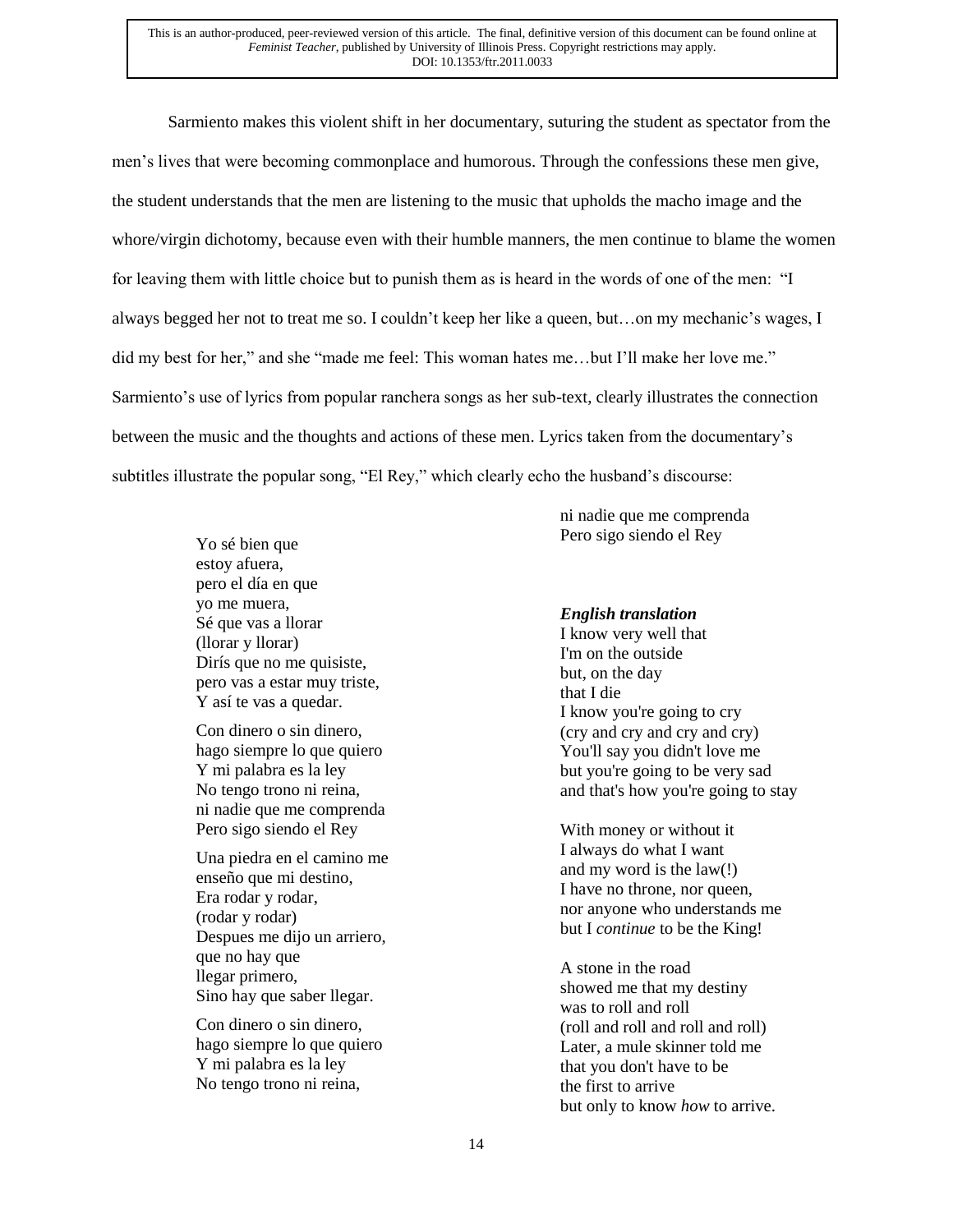With money or without it I always do what I want and my word is the law(!) I have no throne, nor queen, nor anyone who understands me but I *continue* to be the King!

By using the lyrics of this "traditional" song, Sarmiento plays with a patriarchal and nationalistic pathos. And whether the students understand the Spanish being spoken, or are working through the act of translation on the bottom of the screen, the sub-titles provide a new experience for the student as spectator, where the words become hauntingly familiar and reiterate the sexual comments and innuendos made previously in the documentary by the boys and the men. Sarmiento cleverly inserts these songs into the film, and the men's mimicking of these song lyrics becomes obvious.

In the end, the two men who were imprisoned for killing their wives for having affairs or not fulfilling their domestic duties, illustrate that the macho image and the myth of the virgin/whore dichotomy is believed in and exercised by many individuals through various artistic forms. Thus, the choices women have, whether economic, political or individual are not as easily accessible to these women. Simply stated, they can access them through marriage. Spectators in the United States whose ideology states individualism are left wondering who has taken away these women's independence. The musicians mentioned cannot be solely blamed for their retelling of virgin/whore myth. Educators can take this opportunity to look at the record companies, the lyricists, the merchandise companies, and the culture that buys and listens to this music, including American country music, rock, rap, or any genre of music that positions women in oppressed roles.

Similar to Latin American music, "most examinations of rap music and Hip-Hop culture critique rap as a masculine discursive space and seldom look at Black women's experiences within this space. With the exception of critiques of misogyny and sexism in rap music and Hip-Hop culture, how rap music and Hip-Hop culture influence Black womanhood goes unexplored" (Pough 83). Educators can begin to look toward critiques of women in popular Latin American music through critics such as Frances R. Aparicio and Cándida Jáquez (*Musical Migrations*), or Hip-Hop culture and rap music through critics such as Gwendolyn Pough, bell hooks, and Tricia Rose, because as Pough has stated in *Check It While I Wreck It: Black Womanhood, Hip-Hop Culture, and the Public Sphere*, scholars need "to take on the task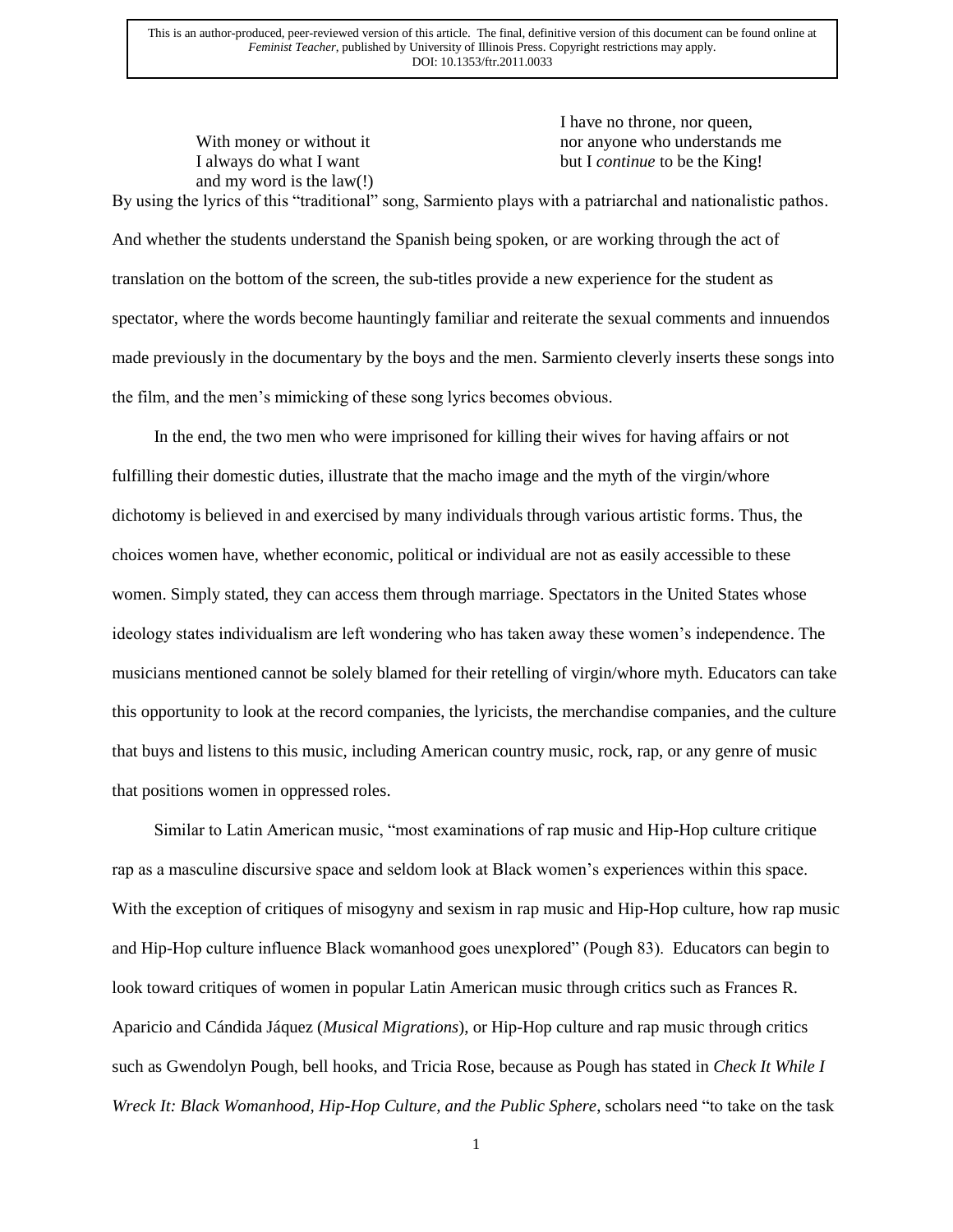of writing women into the history of Hip-Hop and validating the creative contributions of women to the field" (83). Thus, students can take this exercise (concept maps) and then in a written analysis requiring research they can re-interpret the use of music scores in their favorite films or video games, paying attention to women artists, and gender and economic roles. The language that surrounds the virgin/whore dichotomy and female archetypes is strong, therefore Ranchera music or music in general provides an energetic forum where educators can question the reality that is being presented and ask for a revised reality that celebrates and maintains women's agency. The women in Sarmiento's documentary provide a model where the lack of female language has dangerous consequences. Sarmiento insists that the male language restricts a woman's will (and perhaps the man's will) and parodies the language that makes violence on women acceptable. Therefore, the rhetoric of violence and oppression found in this music can lead students to a rereading of the wor(l)d.

## *Essentialize the Music, Essentialize the Self*

In examining ranchera's kaleidoscopic nature, Homi Bhabha's words acted as a catalyst for my analysis of this music and its uses in the classroom. In Gary A. Olson and Lynn Worsham's interview with Bhabha, "Staging the Politics of Difference," he articulates, "literacy is absolutely crucial for a kind of ability to be responsible to yourself, to make your own reading to yourself, to make your own reading within a situation of political and cultural choice[...] Literacy is very important for the representation of 'self,' by which I don't mean individuals, just self-representation within a democratic foundation" (29). In representing the self, music is and has been a common thread between generations. For many generations, parents find it useful to compare Lady Gaga and Britney Spears to Madonna and Madonna to Marilyn Monroe, situating their teenager and memories of their own adolescence as rebelling against what's "normal." This essay pushes forward the idea that the self can negotiate identity by choosing which texts can and will be a part of their lives and how the self will then interact with or interpret those texts that are outside of that canon. Thus, when a student comes face to face with a text they may not fully understand, it has to become a matter of personalizing the historical and historicizing the personal in order to move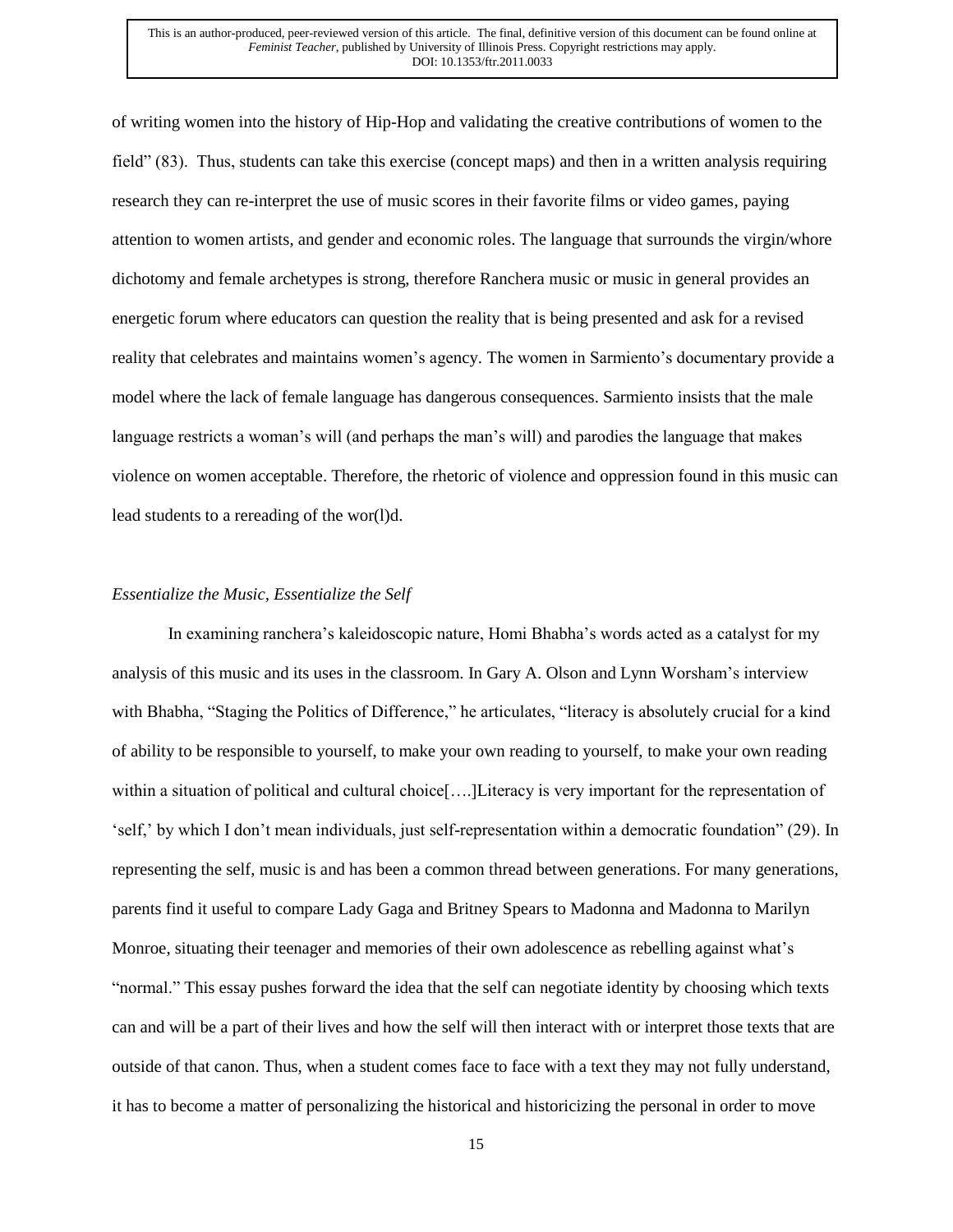through that textual moment. In stating this, I move the idea forward that students must negotiate conflicting rhetorics that arise from socio-cultural systems in order to come to an understanding of a text that is unfamiliar to them.

And even though rancheras are usually not the dominant genre playing on the radio or television at most universities, rancheras are heard in the margins of most of our students' lives. Those margins are in/visible to many depending on who is and how one is listening and which rhetorics are privileged in the area. This advances a hybrid rhetoric which illustrates multi-literacy, and in this case specifically, rancheras are a hybrid-rhetoric because of the German and Polish influences found in the music, but also because of the strategies the listeners of this music must perform in order to push for this music's continuation. This music actively pushes listeners to think from a South-North paradigm because of its socio-location.

Along similar lines, especially in reference to texts, Emma Perez, discusses how many Chicana texts are always situated outside of the margins. In The Decolonial Imaginary, she places Chicana counter-discourses outside or working against U.S. rhetoric: "My contention is that Chicana history has been a conscious effort to retool, to shift meanings and read against the grain, to negotiate Eurocentricity whether within European historical models or within the paradigms of United States historiography" (xvii). This leads to an examination of how specific Latino/a literacies are formed in the classroom and which rhetoric is privileged. Using rancheras in the classroom provides an opportunity to locate a Latina/o text (music or film) within Perez's historical models, while asking students to provide information about their linguistic and rhetorical choices in the classroom. By placing this music within the European model and the classroom, it forces students to revision this music as part of "American" culture, as part of the history of this country, and as a political and historical text which is constantly rewritten by the forces of South American, Central American, Caribbean, Mexican, and United States cultures. As stated earlier, it is important to ask students what their preconceived ideas are about this type of music, which can be done using concept maps which redirect thought to a South/North paradigm. Oftentimes, this music falls directly into the stereotypical box that has been prepared for them by mainstream media, with images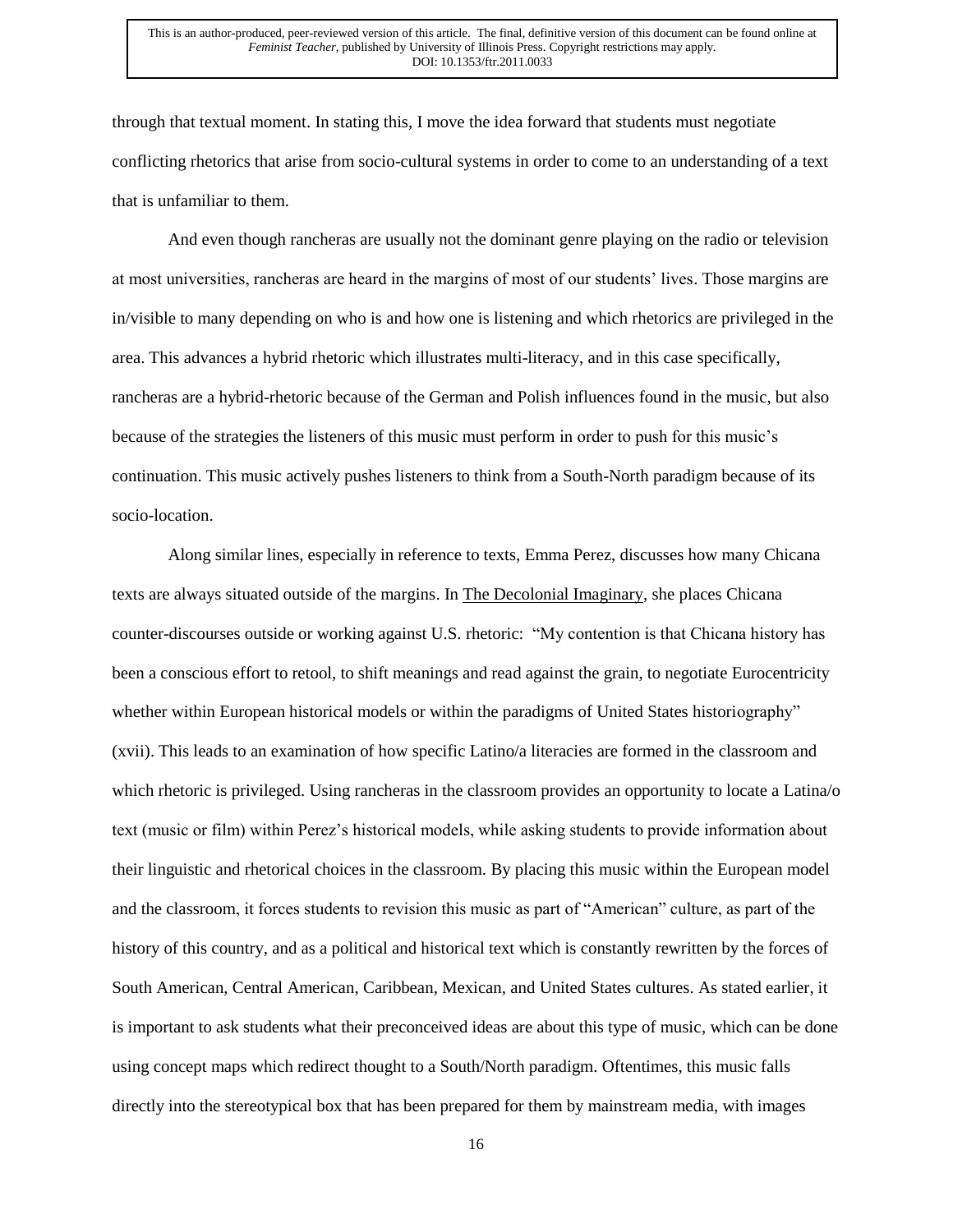being served to them; including but not limited to men with beer bottles in their hands and scantily-clad women around them, or as the ideal Spring break destination where they serve \$1.00 well drinks, etcetera. But when this music is compared to the country music of the United States that is more familiar ("there's a tear in my beer" genre), the discussion changes. It is a matter of personalizing the historical, but what we must not lose sight of is historicizing the personal and making a student's education transnational with a critical examination of borders (personal, political, gendered, sexual, and economic).

In conclusion, I return to Guerra's *transcultural repositioning* and Kells and Balester's *myth of la frontera* as ways to engage students to analyze their relationship to a social text—music. Within this discussion, I also return to my own experiences with ranchera music and the fact that I resisted my parents' music for so long, first because of the nationalism it implied, and then later because of the antifeminism it inherently carried. In using rancheras in the classroom, my goal is to locate how often students (sub)consciously make choices to essentialize their own identity in an attempt to negotiate through a privileged rhetoric and work within a European historical and linguistic model—especially in the music that we listen to as children and teenagers. In other words, do students choose the music they listen to consciously? Thus I use Shor's definition of Freire's term, *critical subjectivity* as that which "connects student experience to reflective habits of mind and to projects for change" (viii). As this essay illustrates, a transnational Latina/o discourse must be a part of this conversation as educators and students continue to negotiate conflicting cultural rhetorics in the classroom.

 $\overline{a}$ End Notes

<sup>&</sup>lt;sup>1</sup> This music or rancheras is known as a "particular type of rural-based canción that became popular during the early twentieth century. The content of these songs spoke about male notions of honor, love, and life in a rural environment, usually the rancho" (San Miguel 11).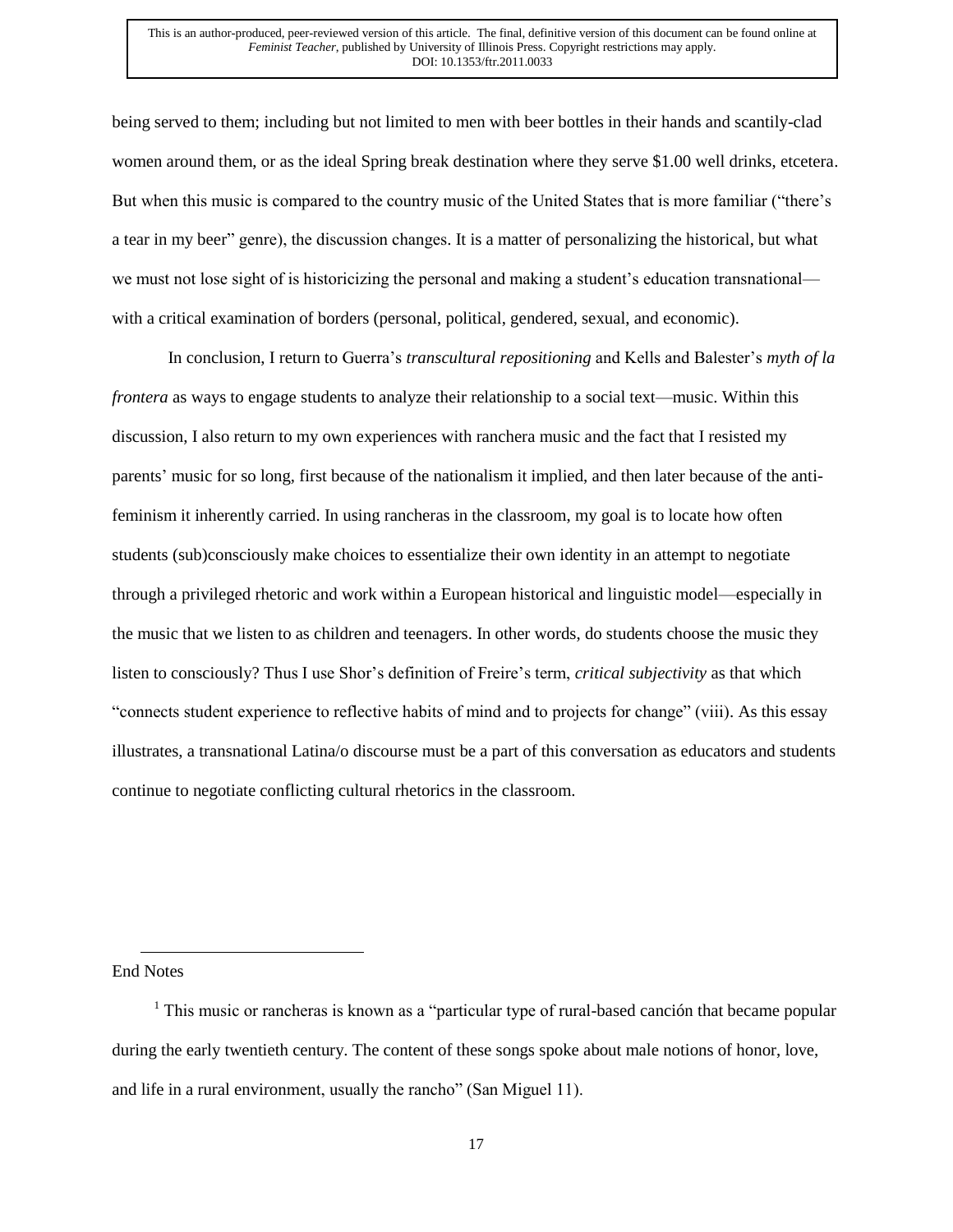$2$  José Angel Gutiérrez (2003) discusses border radio, AM/FM transmission, and rules and regulations set by the Federal Communications Commission (FCC) about Mexico and U.S. radio relations in "Chicano Music: Evolution and Politics to 1950" (146-174).

 $\overline{a}$ 

<sup>3</sup> This idea is best exemplifies in Pat Mora's *Nepantla* (1993) when she feels the liberation of blaring ranchera music from her radio while driving down an Ohio road with the windows open (12).

<sup>4</sup> Yolanda Broyles-González describes this transition as: "the *canción ranchera* is a part of the contested space between the two overlapping cultural geographies of a migratory people with long roots. Seen historically, the emergence and mass popularization of the *canción ranchera* is inversely related to *raza's* presence on the landbase. In the 1930s most *raza* still lived and worked in rural environs; today over 90 percent live in urban centers" (189).

 $<sup>5</sup>$  This music, along with corridos (both which reach a large underserved population) captures the</sup> economic situation of its listeners. Because of this, the music fan base remains steady, especially in the United States. María Herrera-Sobek describes Cesar Chávez's use of music as a form of protest in *Northward Bound: The Mexican Immigrant Experience in Ballad and Song*:

One instrument Chávez used for his membership drives was singing. He learned this technique through his association with a Protestant minister when he was invited to participate in a humble Protestant service. He noticed that there was a considerable amount of singing and clapping of hands. Furthermore, the people looked very happy in spite of their meager circumstances. Chávez deduced correctly that the singing and music would enhance his union meetings and inspire the people. (179)

 $6$  Critics, such as Américo Paredes and Anzaldúa have done much to reformulate the stereotypical images this music has created, in order to understand that these songs are part of the "borderland" existence. In the foreword to Américo Paredes' *A Texas-Mexican Cancionero,* Manuel Peña understands Paredes's text as showcasing how music (in this case, Texas-Mexican conjunto) "represents a response to intercultural conflict, although it is a product of class dynamics as well. Deeply rooted in a working-class, *norteño* culture, the *conjunto* projects a strong ideology that is in substantial opposition not only to a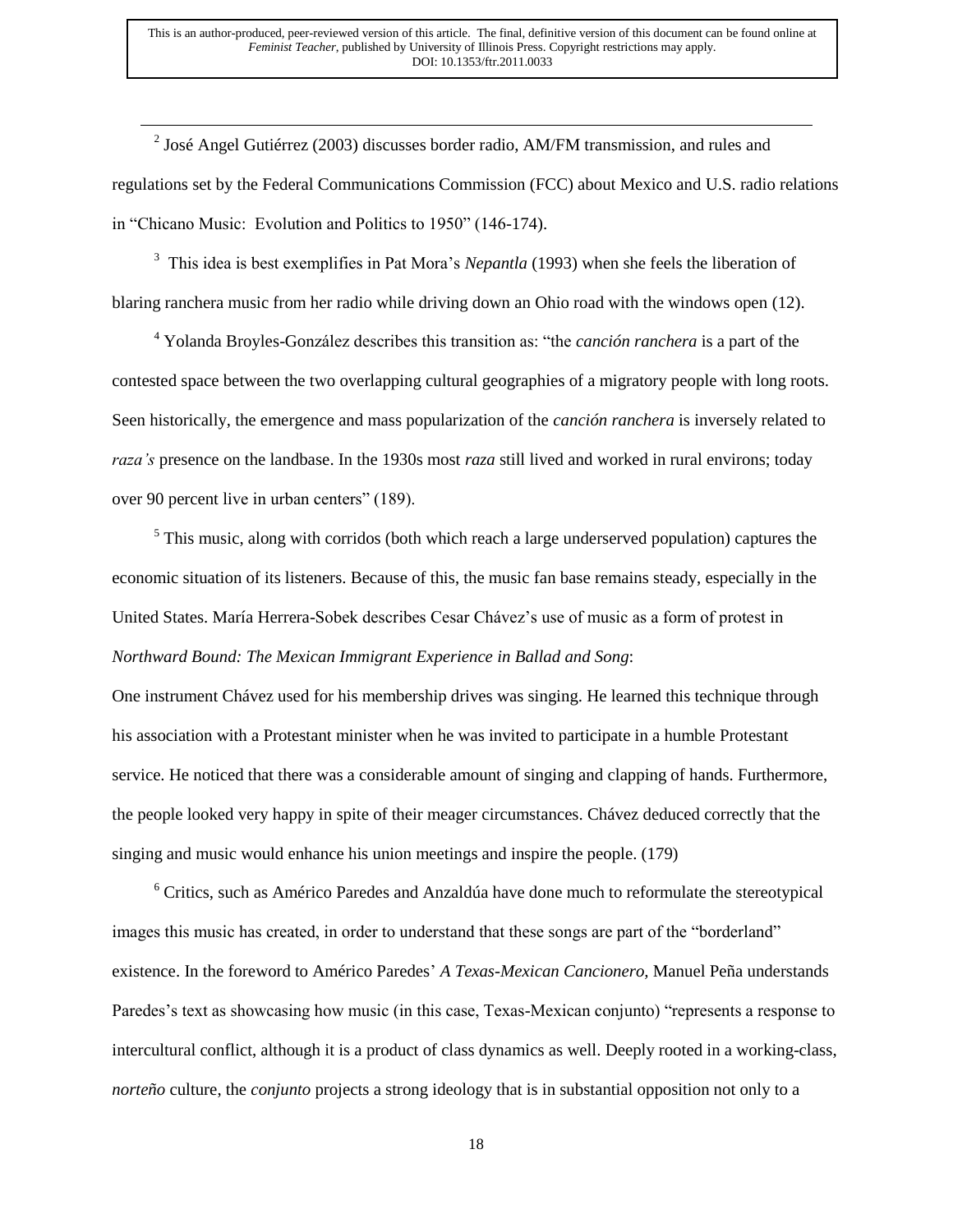hostile Anglo culture but to that of an increasingly assimilationist Mexican American middle class" (xxvxxvi). Musically, there are clear differences between the conjunto and the ranchera, but what I wish to extrapolate from this is the idea that the listener makes meaning from music according to their social context and as a response to "intercultural conflict."

 $\overline{a}$ 

 $<sup>7</sup>$  I use the term "vulnerable" to indicate that many of the comments producing laughter are made by</sup> men about women on a daily basis. She remains vulnerable as the producer of this text, understanding that these comments are offensive to many (and I include students in the classroom). I also use this term to illustrate Ruth Behar's (1996) understanding of "the vulnerable observer." In *The Vulnerable Observer*, she writes,

> Vulnerability does not mean that anything personal goes. The exposure of the self who is also spectator has to take us somewhere we couldn't otherwise get to. It has to be essential to the argument, not a decorative flourish, not exposure for its own sake. It has to move us beyond that eclipse into inertia, exemplified by Rolf Carlè, in which we find ourselves identifying so intensely with those whom we are observing that all possibility of reporting is arrested, made inconceivable. (14)

<sup>8</sup> Mexico had already seen the colonization of its religion when the Spanish conquered the Indian population in the  $16<sup>th</sup>$  century. The story of La Malinche came to fruition, thus creating the first mestizo/a (Mexican). Because of this "mestizaje," Doña Marina/ Malinche/ Malintzin were considered to be the traitor of her race—the representative "whore" of the virgin/whore dichotomy. Alongside this event, when Juan Diego saw the la Virgen de Guadalupe on December 9, 1531, her appearance was atop Tepeyac, "the place where Tonantsi had been worshiped by the Nahuas and where a temple to her had stood" (Anzaldúa 28). In many ways the Spaniards used her to replace the goddess Tonantzìn with a more malleable figure. In the year 2002, Pope John Paul II indoctrinated La Virgen de Guadalupe as a saint of the Catholic Church, making her legitimate to the Catholic Church in Spain even though she has always been a legitimate saint in the eyes of the Mexican population. And finally, La Llorona represents the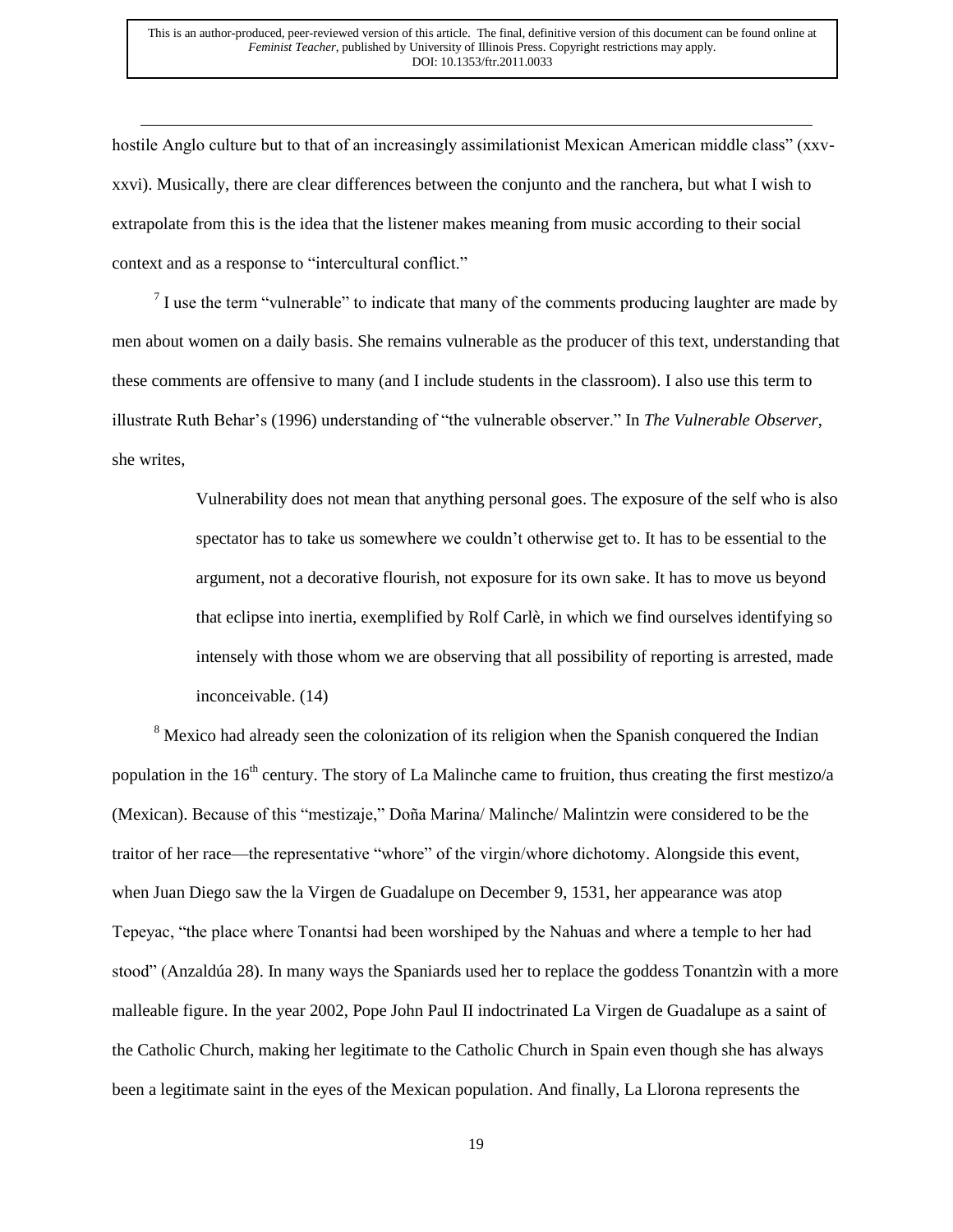fallen woman who either kills her children (sometimes her husband is said to have murdered the children) or husband, falls into the category of a "bad mother/woman," and is therefore placed in a category that is not submissive and humble.

## Works Cited

 $\overline{a}$ 

Anderson, Benedict. *Imagined Communities*. London: Verso, 1983.

Anzaldúa, Gloria. *Borderlands/La Frontera: The New Mestiza*. San Francisco: Aunt Lute Books, 1987.

Behar, Ruth. *The Vulnerable Observer: Anthropology that Breaks Your Heart*. Boston: Beacon P, 1996.

- Broyles-González, Yolanda. 1994. "Ranchera Music(s) and the Legendary Lydia Mendoza: Performing Social Location and Relations." In *Chicana Traditions: Continuity and Change*, ed. Norma E. Cantú and Olga Nájera-Ramírez, 183-206. Urbana: U of Illinois P.
- Dunbar-Odom, Donna. 1999. "Speaking Back with Authority: Students as Ethnographers in the Research Writing Class." In *Attending to the Margins: Writing, Researching, and Teaching on the Front Lines*, ed. Michelle Hall Kells and Valeria Balester, 7-22. Portsmouth, NH: Boynton/Cook Publishers.
- Guerra, Juan C.. 2004. "Emerging Representations: Situated Literacies, and the Practice of Transcultural Repositioning." In *Latino/a Discourses: On Language, Identity & Literacy Education*, ed. Michelle Hall Kells, Valeria Balester, and Victor Villanueva, 7-23. Portsmouth, NH: Boynton/Cook Publishing.
- Gutiérrez, José Angel. 2003. "Chicano Music: Evolution and Politics to 1950." In *The Roots of Texas Music*, ed. Lawrence Clayton and Joe W. Specht, 146-174. College Station: Texas A&M U P.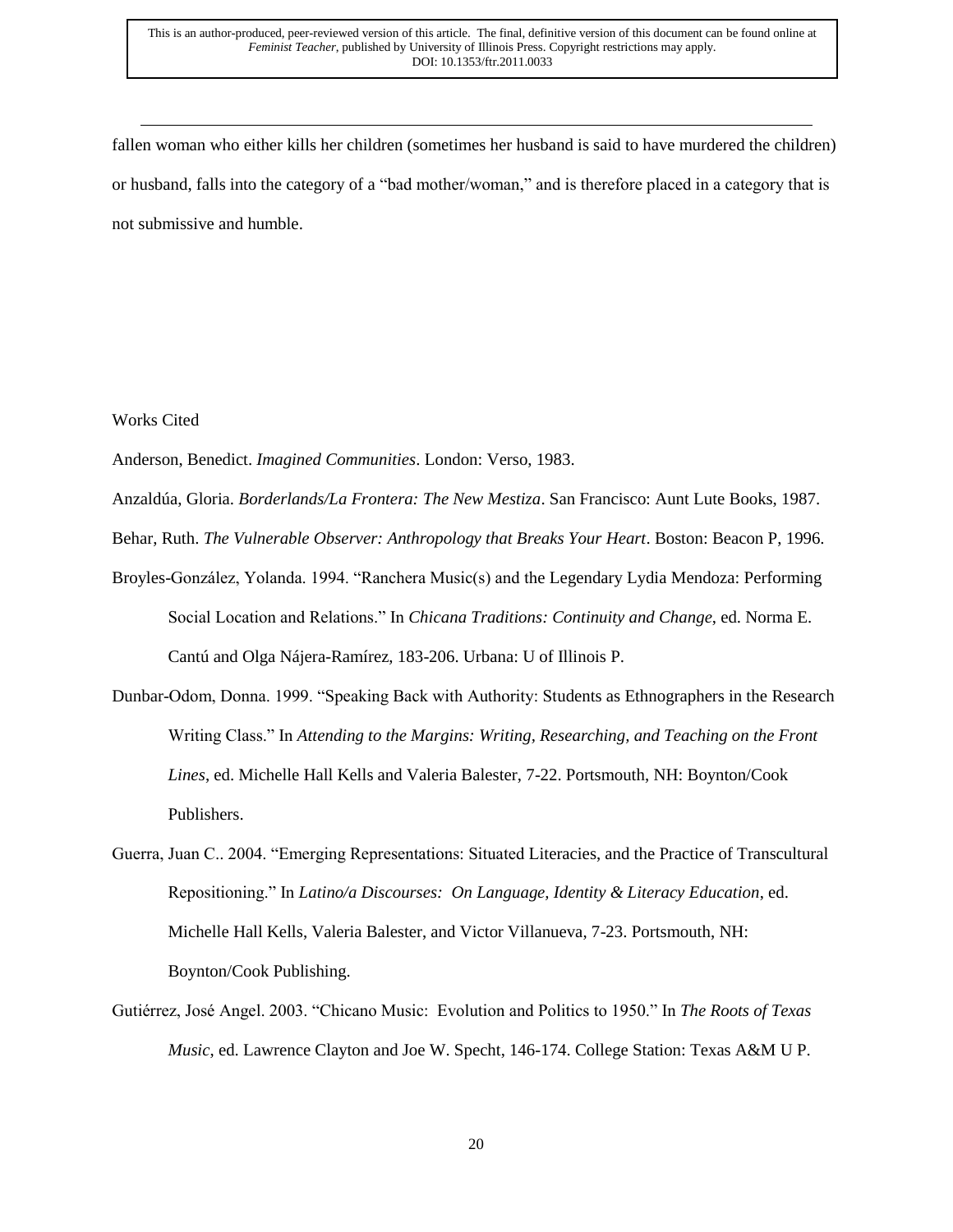Herrera-Sobek, María. 1998. "The Corrido as Hypertext: Undocumented Mexican Immigrant Films and the Mexican/Chicano Ballad." In *Culture Across Borders: Mexican Immigration & Popular Culture*, ed. David R. Maciel and María Herrera-Sobek, 227-258. Tucson: U of Arizona P.

 $\overline{a}$ 

- ---. *Northward Bound: The Mexican Immigrant Experience in Ballad and Song.* Bloomington: Indiana U P, 1993.
- Jáquez, Cándida F.. 2002. "Meeting La Cantante Through Verse, Song, and Performance." In *Chicana Traditions: Continuity and Change*, ed. Norma E. Cantú and Olga Nájera-Ramírez, 167-182. Urbana: U of Illinois P.
- Kells, Michelle Hall and Valeria Balester. 1999. "Introduction: Voices From the Wild Horse." In *Attending to the Margins: Writing, Researching, and Teaching on the Front Lines*, ed. Michelle Hall Kells and Valeria Balester, xiii-xxiii. Portsmouth, NH: Boynton/Cook Publishers.
- Loza, Steven. *Barrio Rhythm: Mexican American Music in Los Angeles*. Urbana: U of Illinois P, 1993.

Mora, Pat. *Nepantla: Essays from the Land in the Middle*. Albuquerque: U of New Mexico P, 1993.

- Negrete, Jorge."Mexico Lindo y Querido." *Leyendes del Cine Mexicano: Pedro Infante y Jorge Negrete, Vol. I*. Orfeon Videovox, S.A., 1997.
- Nilson, Linda B. *Teaching at Its Best: A Research-Based Resource for College Instructors, 2nd Edition*. San Francisco, CA: Anker Publishing, 2003.
- Olson, Gary A. and Lynn Worsham. 1999. "Staging the Politics of Difference: Homi Bhabha's Critical Literacy." In *Race, Rhetoric, and the Postcolonial*, ed*.* Gary A. Olson and Lynn Worsham, 3-42. Albany: State U of New York P.
- Paredes, Américo. *A Texas-Mexican Cancionero: Folksongs of the Lower Border*. Austin: U of Texas P, 1976.
- Peña, Manuel. 1976. "Foreword." In *A Texas-Mexican Cancionero: Folksongs of the Lower Border*, xxvxxxi. Austin: U of Texas P.